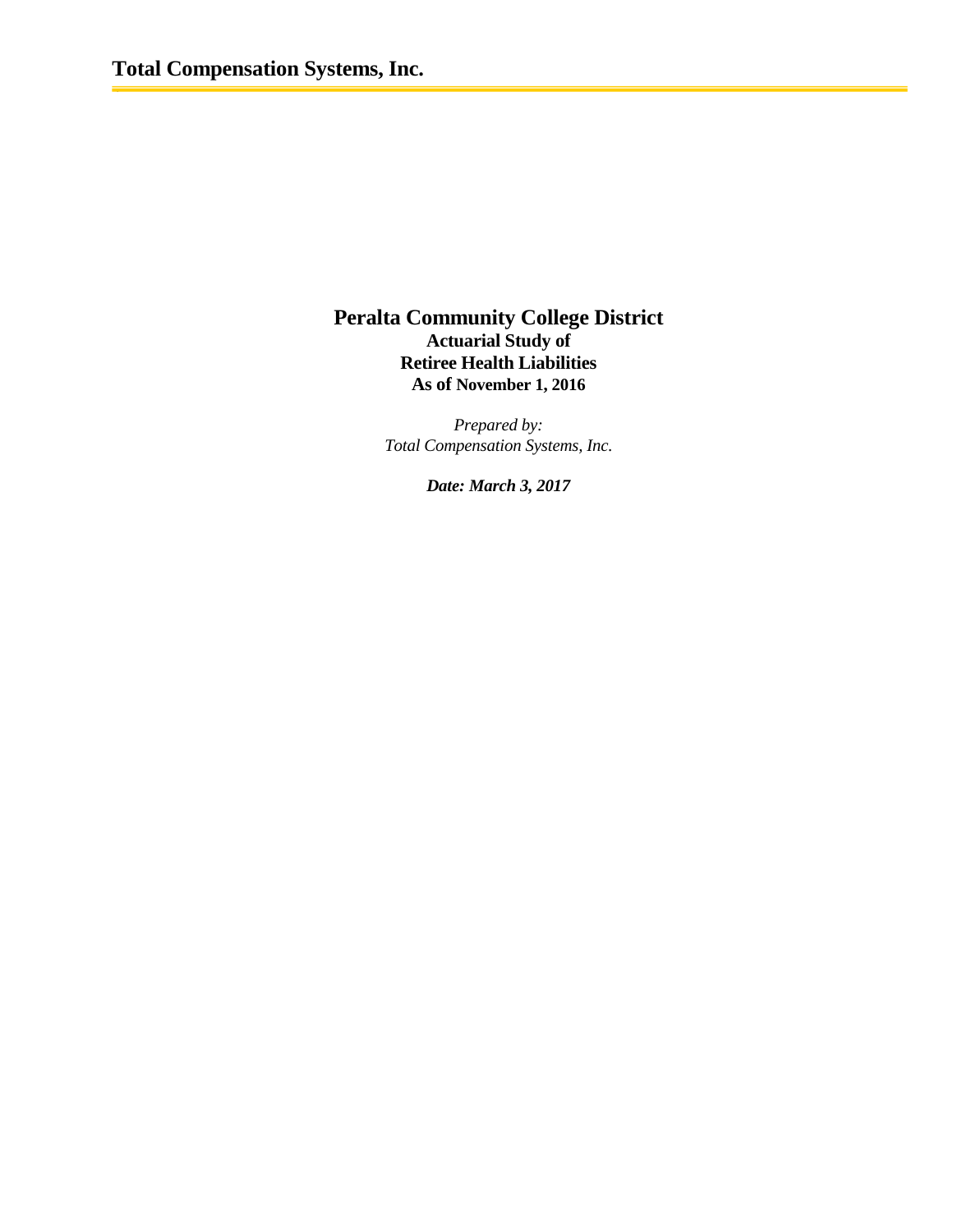## **Table of Contents**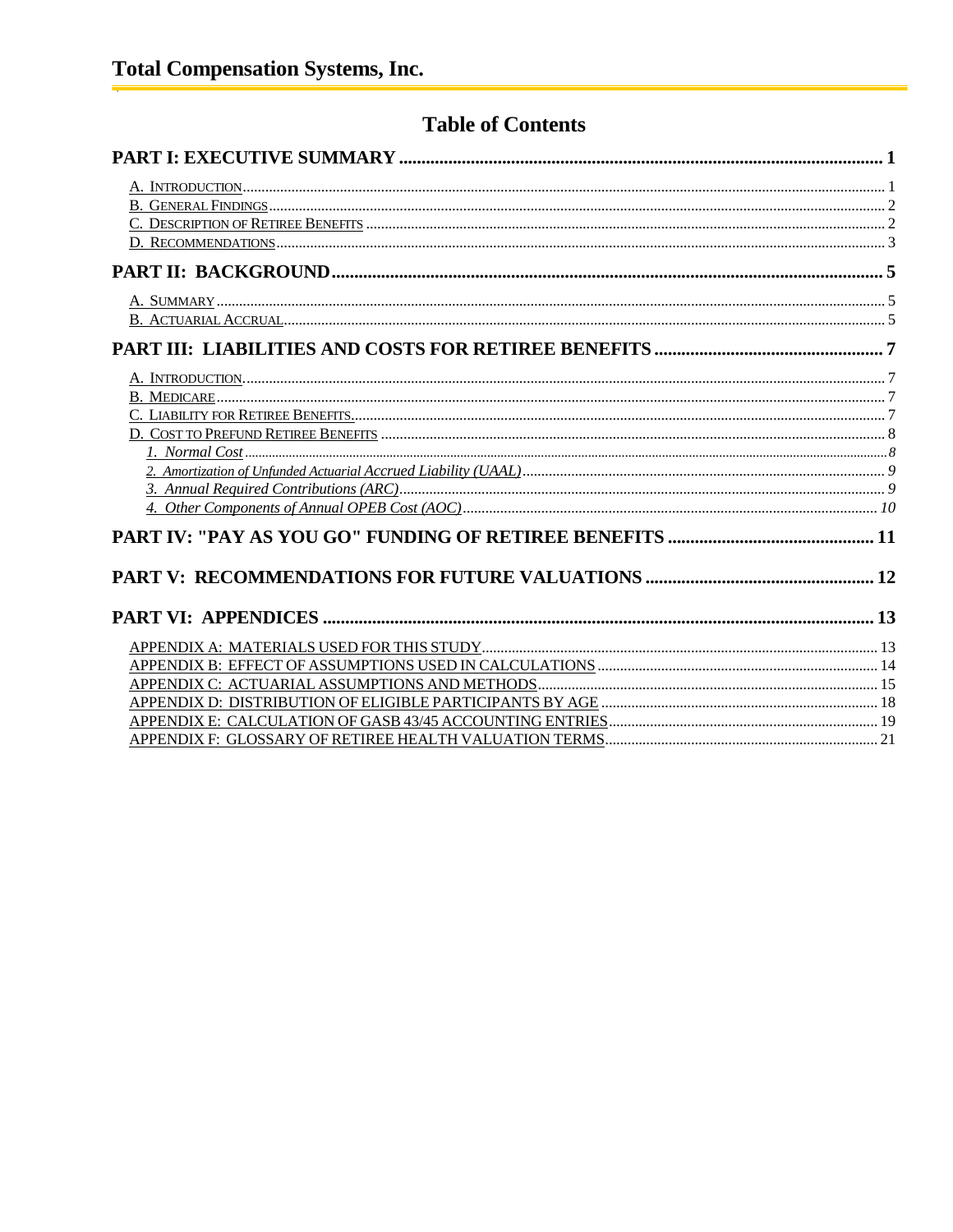## **Peralta Community College District Actuarial Study of Retiree Health Liabilities**

## **PART I: EXECUTIVE SUMMARY**

## **A. Introduction**

Peralta Community College District engaged Total Compensation Systems, Inc. (TCS) to analyze liabilities associated with its current retiree health program as of November 1, 2016 (the valuation date). The numbers in this report are based on the assumption that they will first be used to determine accounting entries for the fiscal year ending June 30, 2017. If the report will first be used for a different fiscal year, the numbers will need to be adjusted accordingly.

This report does not reflect any cash benefits paid unless the retiree is required to provide proof that the cash benefits are used to reimburse the retiree's cost of health benefits. Costs and liabilities attributable to cash benefits paid to retirees are reportable under Governmental Accounting Standards Board (GASB) Standards 25/27.

This actuarial study is intended to serve the following purposes:

- $\triangleright$  To provide information to enable Peralta Community College District to manage the costs and liabilities associated with its retiree health benefits.
- To provide information to enable Peralta Community College District to communicate the financial implications of retiree health benefits to internal financial staff, the Board, employee groups and other affected parties.
- To provide information needed to comply with Governmental Accounting Standards Board Accounting Standards 43 and 45 related to "other postemployment benefits" (OPEB's).

Because this report was prepared in compliance with GASB 43 and 45, as appropriate, Peralta Community College District should not use this report for any other purpose without discussion with TCS. This means that any discussions with employee groups, governing Boards, etc. should be restricted to the implications of GASB 43 and 45 compliance.

This actuarial report includes several estimates for Peralta Community College District's retiree health program. In addition to the tables included in this report, we also performed cash flow adequacy tests as required under Actuarial Standard of Practice 6 (ASOP 6). Our cash flow adequacy testing covers a twenty-year period. We would be happy to make this cash flow adequacy test available to Peralta Community College District in spreadsheet format upon request.

We calculated the following estimates separately for active employees and retirees. As requested, we also separated results by the following employee classifications: Certificated, Classified, Management and SEIU. We estimated the following:

- $\triangleright$  the total liability created. (The actuarial present value of total projected benefits or APVTPB)
- $\triangleright$  the ten year "pay-as-you-go" cost to provide these benefits.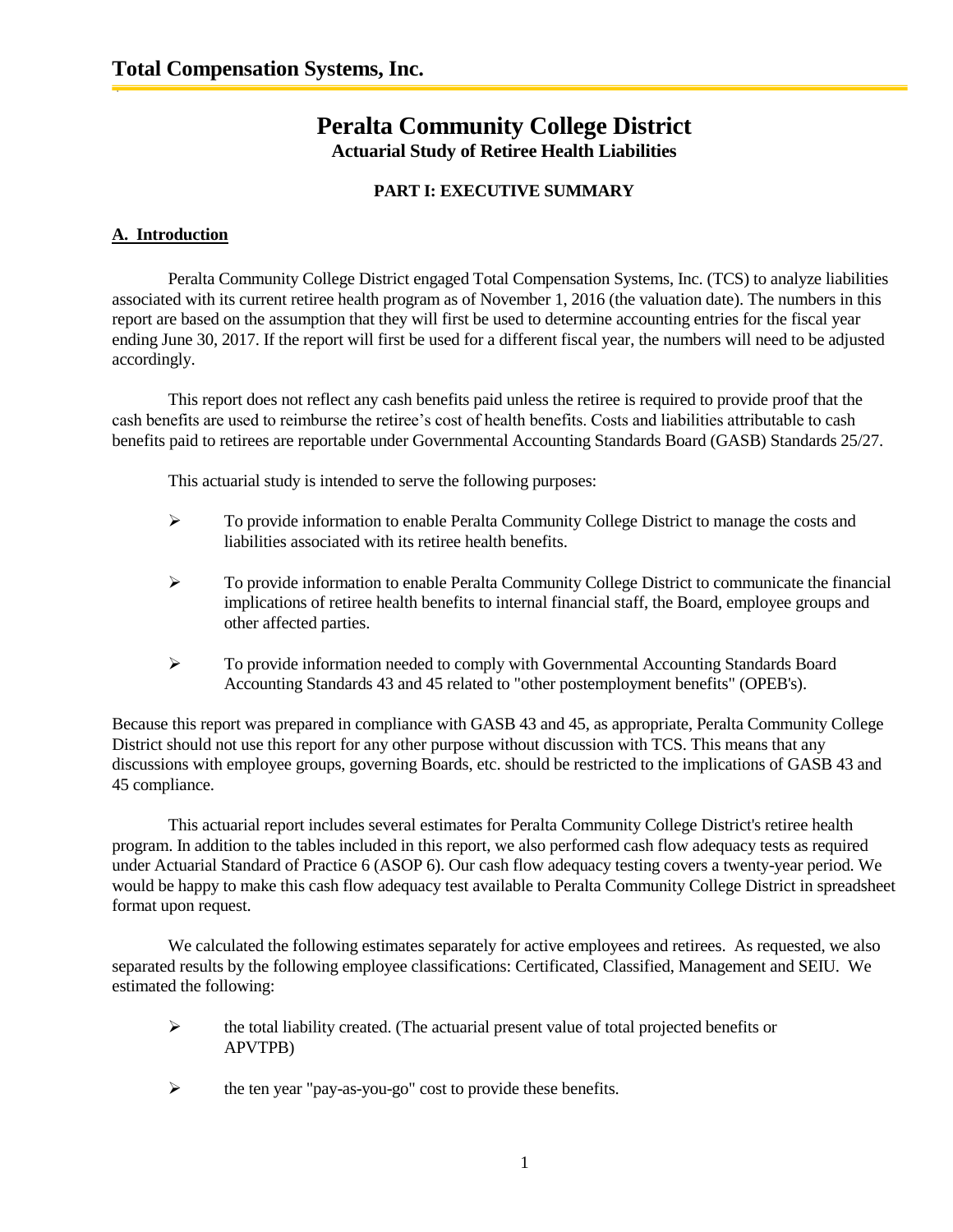- the "actuarial accrued liability (AAL)." (The AAL is the portion of the APVTPB attributable to employees' service prior to the valuation date.)
- $\triangleright$  the amount necessary to amortize the UAAL over a period of 20 years.
- $\triangleright$  the annual contribution required to fund retiree benefits over the working lifetime of eligible employees (the "normal cost").
- $\triangleright$  The Annual Required Contribution (ARC) which is the basis of calculating the annual OPEB cost and net OPEB obligation under GASB 43 and 45.

We summarized the data used to perform this study in Appendix A. No effort was made to verify this information beyond brief tests for reasonableness and consistency.

All cost and liability figures contained in this study are estimates of future results. Future results can vary dramatically and the accuracy of estimates contained in this report depends on the actuarial assumptions used. Normal costs and liabilities could easily vary by 10 - 20% or more from estimates contained in this report.

## **B. General Findings**

We estimate the "pay-as-you-go" cost of providing retiree health benefits in the year beginning November 1, 2016 to be \$44,043 (see Section IV.A.). The "pay-as-you-go" cost is the cost of benefits for current retirees.

For current employees, the value of benefits "accrued" in the year beginning November 1, 2016 (the normal cost) is \$1,175,213. This normal cost would increase each year based on covered payroll. Had Peralta Community College District begun accruing retiree health benefits when each current employee and retiree was hired, a substantial liability would have accumulated. We estimate the amount that would have accumulated to be \$6,355,011. This amount is called the "actuarial accrued liability" (AAL). The remaining unamortized balance of the initial unfunded AAL (UAAL) is \$0. This leaves a "residual" AAL of \$6,355,011.

We calculated the annual cost to amortize the residual unfunded actuarial accrued liability using a 4.5% discount rate. We used an open 20 year amortization period. The current year cost to amortize the residual unfunded actuarial accrued liability is \$377,608.

Combining the normal cost with both the initial and residual UAAL amortization costs produces an annual required contribution (ARC) of \$1,552,821. The ARC is used as the basis for determining expenses and liabilities under GASB 43/45. The ARC is used in lieu of (rather than in addition to) the "pay-as-you-go" cost.

We based all of the above estimates on employees as of October, 2016. Over time, liabilities and cash flow will vary based on the number and demographic characteristics of employees and retirees.

#### **C. Description of Retiree Benefits**

Following is a description of the current retiree benefit plan: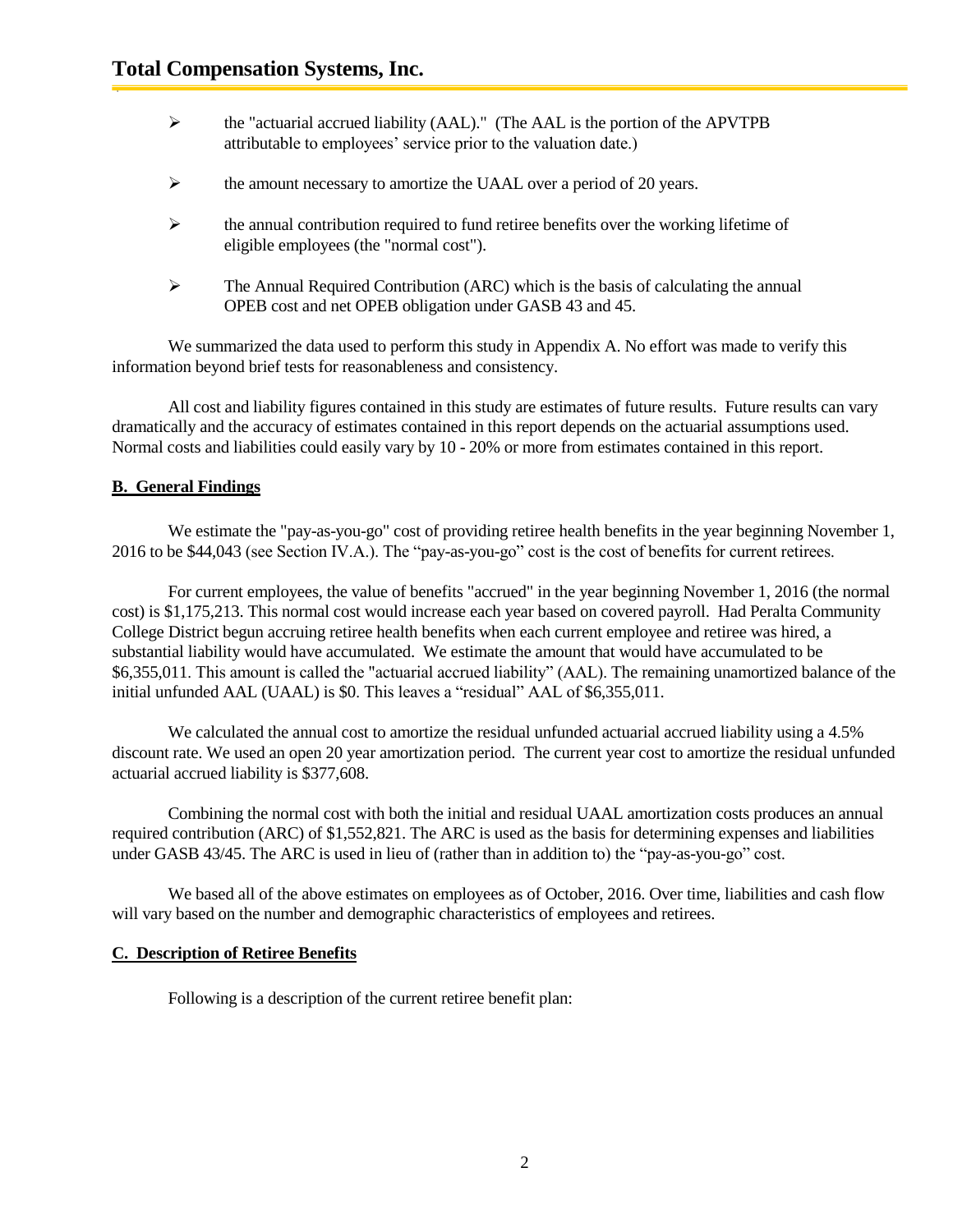## **Total Compensation Systems, Inc.**

|                         | Certificated            | Local 39                | Management              | <b>SEIU</b> Local 1021  |
|-------------------------|-------------------------|-------------------------|-------------------------|-------------------------|
| Benefit types provided  | Medical only            | Medical only            | Medical only            | Medical only            |
| Duration of Benefits    | To age 65               | To age 65               | To age 65               | To age 65               |
| Required Service        | 10 years                | 10 years                | 10 years                | 10 years                |
| Minimum Age             | 55                      | 50                      | 50                      | 50                      |
| Dependent Coverage      | Yes                     | Yes                     | Yes                     | Yes                     |
| District Contribution % | 100\%                   | 100\%                   | 100\%                   | 100\%                   |
| District Cap            | <b>PPO Lite Premium</b> | <b>PPO Lite Premium</b> | <b>PPO Lite Premium</b> | <b>PPO Lite Premium</b> |

## **D. Recommendations**

It is outside the scope of this report to make specific recommendations of actions Peralta Community College District should take to manage the substantial liability created by the current retiree health program. Total Compensation Systems, Inc. can assist in identifying and evaluating options once this report has been studied. The following recommendations are intended only to allow the District to get more information from this and future studies. Because we have not conducted a comprehensive administrative audit of Peralta Community College District's practices, it is possible that Peralta Community College District is already complying with some or all of our recommendations.

- $\triangleright$  We recommend that Peralta Community College District inventory all benefits and services provided to retirees – whether contractually or not and whether retiree-paid or not. For each, Peralta Community College District should determine whether the benefit is material and subject to GASB 43 and/or 45.
- $\triangleright$  We recommend that Peralta Community College District conduct a study whenever events or contemplated actions significantly affect present or future liabilities, but no less frequently than every two years, as required under GASB 43/45.
- $\triangleright$  We recommend that the District communicate the magnitude of these costs to employees and include employees in discussions of options to control the costs.
- $\triangleright$  Under GASB 45, it is important to isolate the cost of retiree health benefits. Peralta Community College District should have all premiums, claims and expenses for retirees separated from active employee premiums, claims, expenses, etc. To the extent any retiree benefits are made available to retirees over the age of 65 – *even on a retiree-pay-all basis* – all premiums, claims and expenses for post-65 retiree coverage should be segregated from those for pre-65 coverage. Furthermore, Peralta Community College District should arrange for the rates or prices of all retiree benefits to be set on what is expected to be a self-sustaining basis.
- $\triangleright$  Peralta Community College District should establish a way of designating employees as eligible or ineligible for future OPEB benefits. Ineligible employees can include those in ineligible job classes; those hired after a designated date restricting eligibility; those who, due to their age at hire cannot qualify for District-paid OPEB benefits; employees who exceed the termination age for OPEB benefits, etc.
- $\triangleright$  Several assumptions were made in estimating costs and liabilities under Peralta Community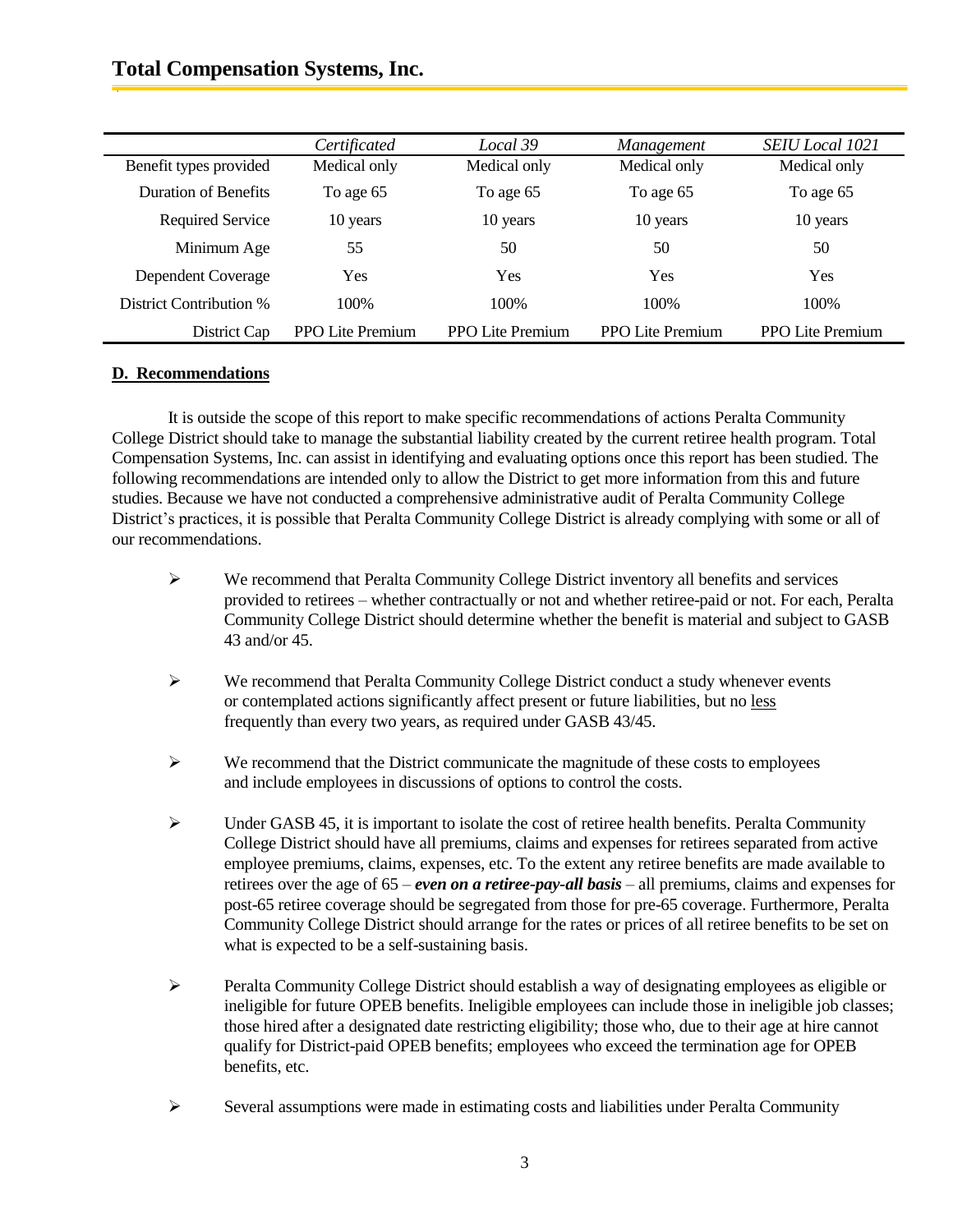College District's retiree health program. Further studies may be desired to validate any assumptions where there is any doubt that the assumption is appropriate. (See Appendices B and C for a list of assumptions and concerns.) For example, Peralta Community College District should maintain a retiree database that includes – in addition to date of birth, gender and employee classification – retirement date and (if applicable) dependent date of birth, relationship and gender. It will also be helpful for Peralta Community College District to maintain employment termination information – namely, the number of OPEBeligible employees in each employee class that terminate employment each year for reasons other than death, disability or retirement.

Respectfully submitted,

Geoffrey L. Kischuk, FSA, MAAA, FCA Consultant Total Compensation Systems, Inc. (805) 496-1700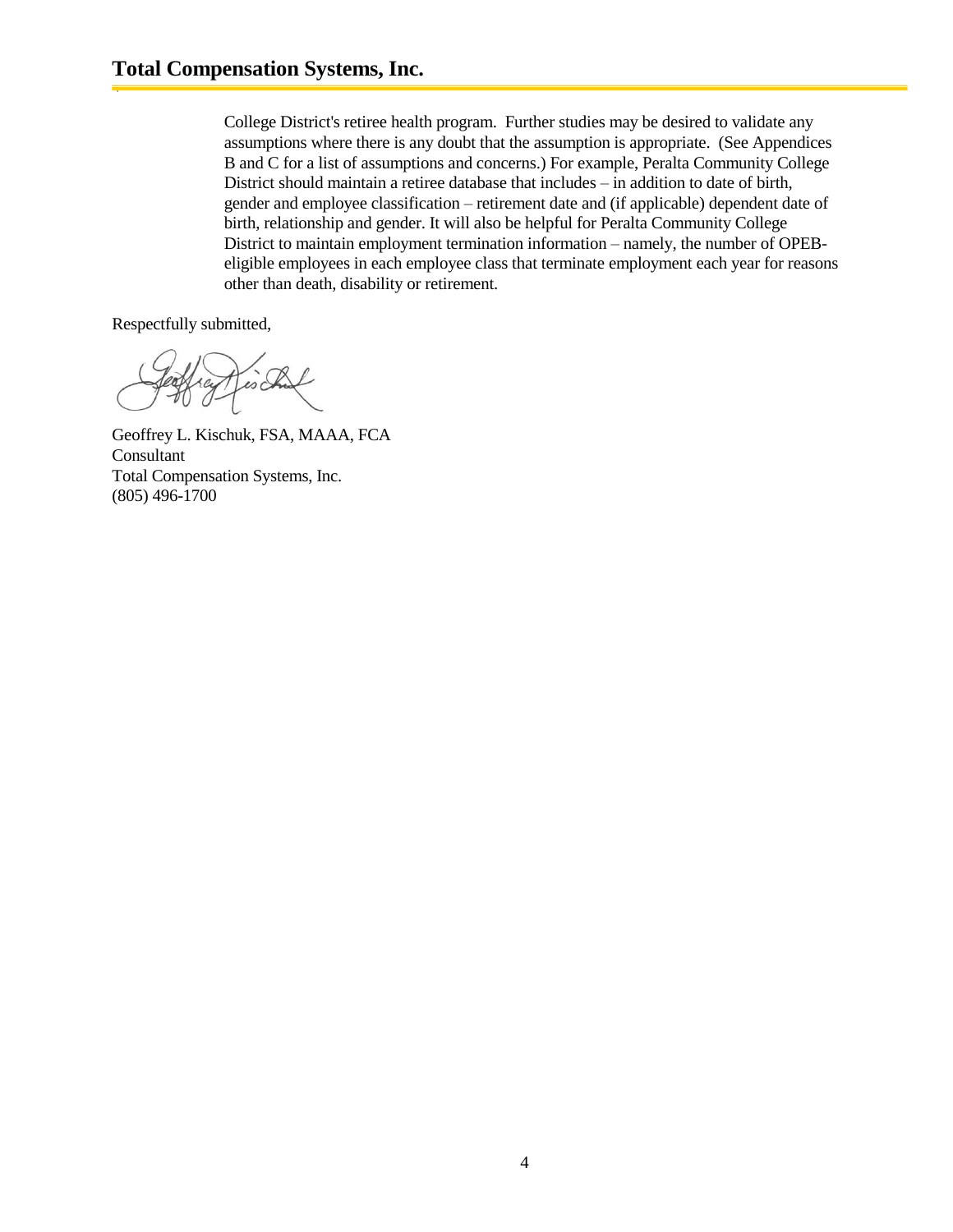## **PART II: BACKGROUND**

## **A. Summary**

Accounting principles provide that the cost of retiree benefits should be "accrued" over employees' working lifetime. For this reason, the Governmental Accounting Standards Board (GASB) issued in 2004 Accounting Standards 43 and 45 for retiree health benefits. These standards apply to all public employers that pay any part of the cost of retiree health benefits for current or future retirees (including early retirees).

## **B. Actuarial Accrual**

To actuarially accrue retiree health benefits requires determining the amount to expense each year so that the liability accumulated at retirement is, on average, sufficient (with interest) to cover all retiree health expenditures without the need for additional expenses. There are many different ways to determine the annual accrual amount. The calculation method used is called an "actuarial cost method."

Under most actuarial cost methods, there are two components of actuarial cost - a "normal cost" and amortization of something called the "unfunded actuarial accrued liability." Both accounting standards and actuarial standards usually address these two components separately (though alternative terminology is sometimes used).

The normal cost can be thought of as the value of the benefit earned each year if benefits are accrued during the working lifetime of employees. This report will not discuss differences between actuarial cost methods or their application. Instead, following is a description of a commonly used, generally accepted actuarial cost method permitted under GASB 43 and 45. This actuarial cost method is called the "entry age normal" method.

Under the entry age normal cost method, the actuary determines the annual amount needing to be expensed from hire until retirement to fully accrue the cost of retiree health benefits. This amount is the normal cost. Under GASB 43 and 45, normal cost can be expressed either as a level dollar amount or a level percentage of payroll.

The normal cost is determined using several key assumptions:

- The current *cost of retiree health benefits* (often varying by age, Medicare status and/or dependent coverage). The higher the current cost of retiree benefits, the higher the normal cost.
- The *"trend" rate* at which retiree health benefits are expected to increase over time. A higher trend rate increases the normal cost. A "cap" on District contributions can reduce trend to zero once the cap is reached thereby dramatically reducing normal costs.
- *Mortality rates* varying by age and sex. (Unisex mortality rates are not often used as individual OPEB benefits do not depend on the mortality table used.) If employees die prior to retirement, past contributions are available to fund benefits for employees who live to retirement. After retirement, death results in benefit termination or reduction. Although higher mortality rates reduce normal costs, the mortality assumption is not likely to vary from employer to employer.
- *Employment termination rates* have the same effect as mortality inasmuch as higher termination rates reduce normal costs. Employment termination can vary considerably between public agencies.
- The *service requirement* reflects years of service required to earn full or partial retiree benefits.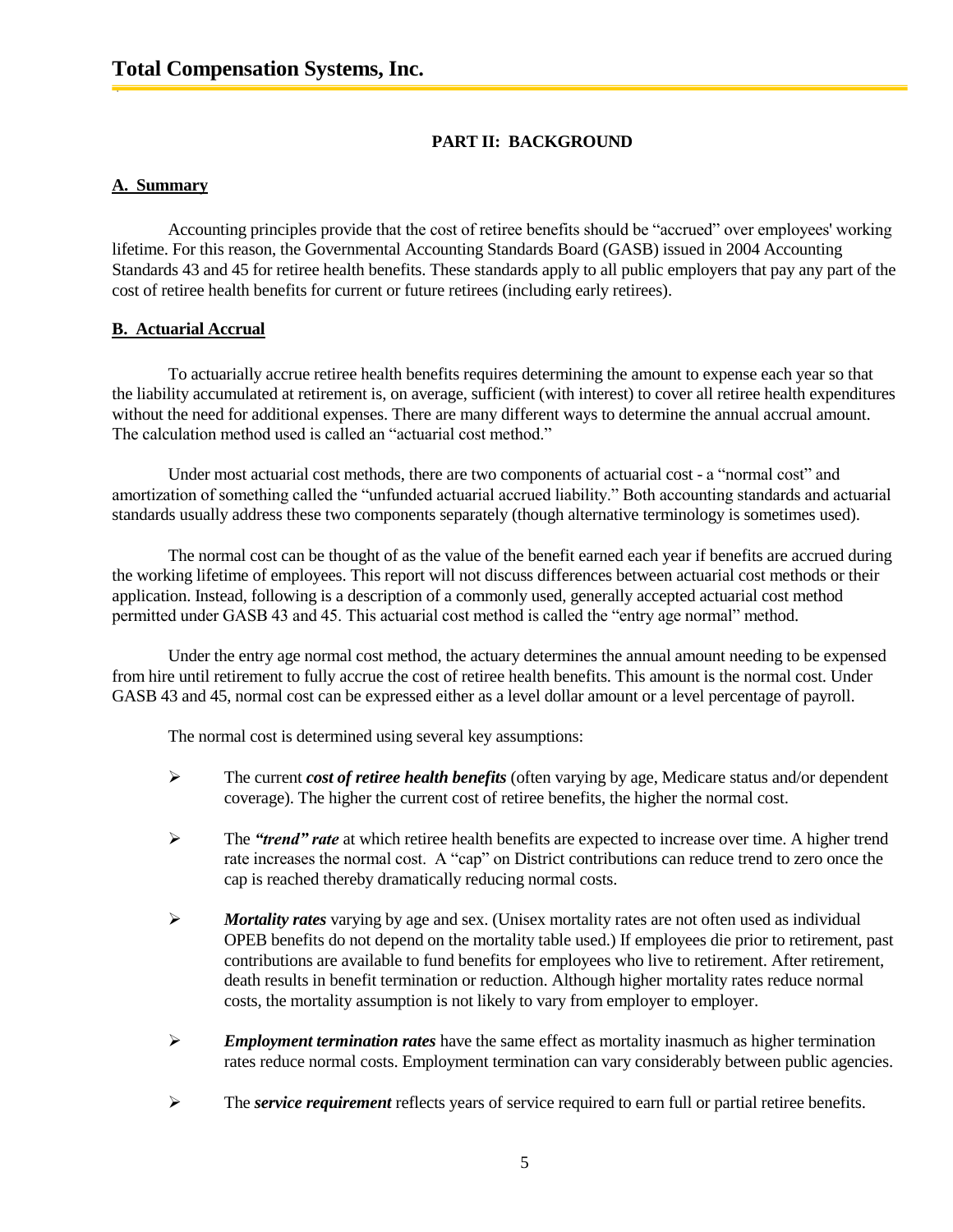While a longer service requirement reduces costs, cost reductions are not usually substantial unless the service period exceeds 20 years of service.

- *Retirement rates* determine what proportion of employees retire at each age (assuming employees reach the requisite length of service). Retirement rates often vary by employee classification and implicitly reflect the minimum retirement age required for eligibility. Retirement rates also depend on the amount of pension benefits available. Higher retirement rates increase normal costs but, except for differences in minimum retirement age, retirement rates tend to be consistent between public agencies for each employee type.
- *Participation rates* indicate what proportion of retirees are expected to elect retiree health benefits if a significant retiree contribution is required. Higher participation rates increase costs.
- The *discount rate* estimates investment earnings for assets earmarked to cover retiree health benefit liabilities. The discount rate depends on the nature of underlying assets. For example, employer funds earning money market rates in the county treasury are likely to earn far less than an irrevocable trust containing a diversified asset portfolio including stocks, bonds, etc. A higher discount rate can dramatically lower normal costs. GASB 43 and 45 require the interest assumption to reflect likely *long term* investment return.

The assumptions listed above are not exhaustive, but are the most common assumptions used in actuarial cost calculations. The actuary selects the assumptions which - taken together - will yield reasonable results. It's not necessary (or even possible) to predict individual assumptions with complete accuracy.

If all actuarial assumptions are exactly met and an employer expensed the normal cost every year for all past and current employees and retirees, a sizeable liability would have accumulated (after adding interest and subtracting retiree benefit costs). The liability that would have accumulated is called the actuarial accrued liability or AAL. The excess of AAL over the *actuarial value of plan assets* is called the *unfunded* actuarial accrued liability (or UAAL). Under GASB 43 and 45, in order for assets to count toward offsetting the AAL, the assets have to be held in an irrevocable trust that is safe from creditors and can only be used to provide OPEB benefits to eligible participants.

The actuarial accrued liability (AAL) can arise in several ways. At inception of GASB 43 and 45, there is usually a substantial UAAL. Some portion of this amount can be established as the "transition obligation" subject to certain constraints. UAAL can also increase as the result of operation of a retiree health plan - e.g., as a result of plan changes or changes in actuarial assumptions. Finally, AAL can arise from actuarial gains and losses. Actuarial gains and losses result from differences between actuarial assumptions and actual plan experience.

Under GASB 43 and 45, employers have several options on how the UAAL can be amortized as follows:

- $\triangleright$  The employer can select an amortization period of 1 to 30 years. (For certain situations that result in a reduction of the AAL, the amortization period must be at least 10 years.)
- $\triangleright$  The employer may apply the same amortization period to the total combined UAAL or can apply different periods to different components of the UAAL.
- $\triangleright$  The employer may elect a "closed" or "open" amortization period.
- > The employer may choose to amortize on a level dollar or level percentage of payroll method.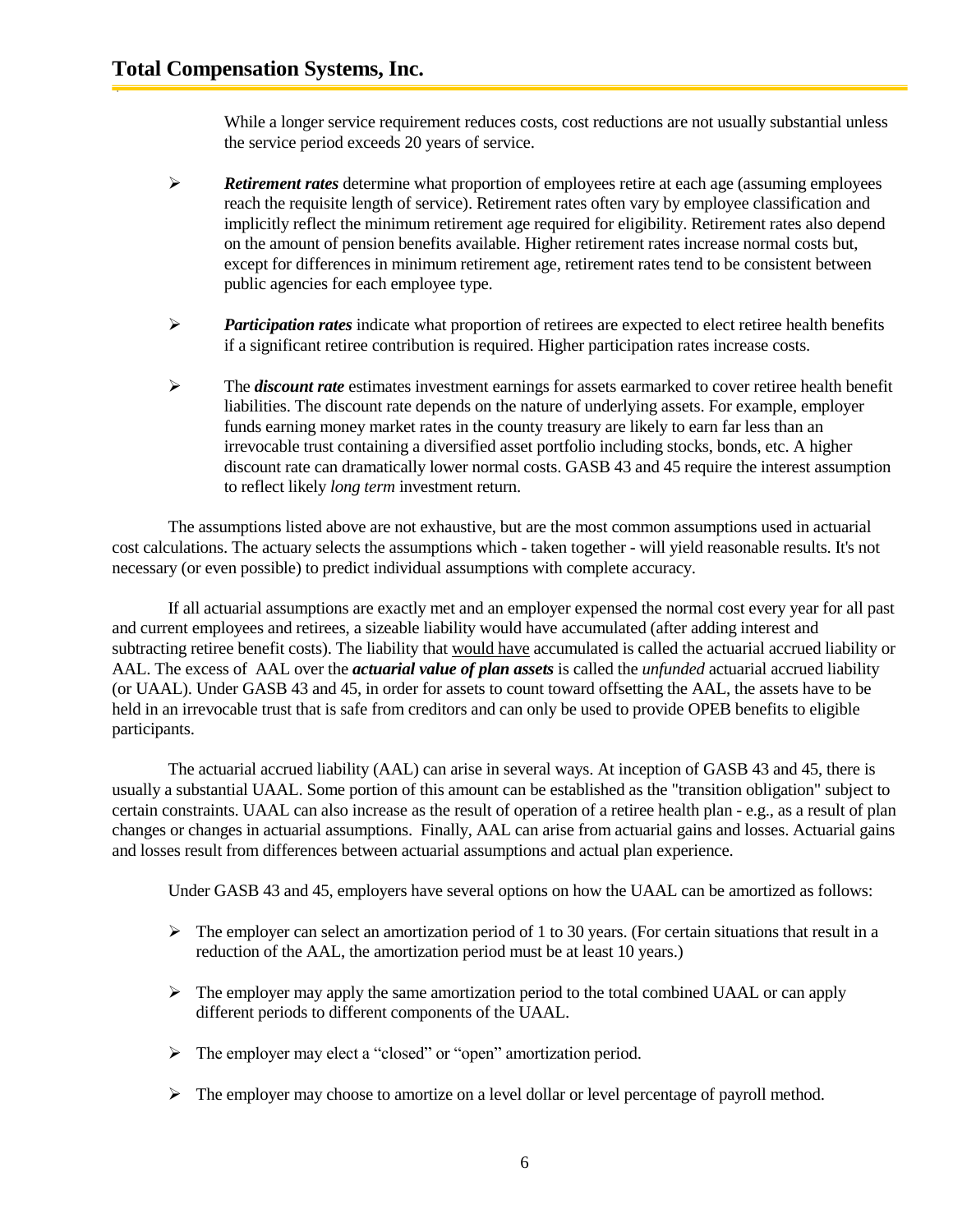## **PART III: LIABILITIES AND COSTS FOR RETIREE BENEFITS**

## **A. Introduction***.*

We calculated the actuarial present value of projected benefits (APVPB) separately for each employee. We determined eligibility for retiree benefits based on information supplied by Peralta Community College District. We then selected assumptions for the factors discussed in the above Section that, based on plan experience and our training and experience, represent our best prediction of future plan experience. For each employee, we applied the appropriate factors based on the employee's age, sex and length of service.

We summarized actuarial assumptions used for this study in Appendix C.

## **B. Medicare**

The extent of Medicare coverage can affect projections of retiree health costs. Because District-paid benefits end at or before age 65, Medicare integration methods have a minimal impact on retiree health costs and liabilities.

## **C. Liability for Retiree Benefits.**

For each employee, we projected future premium costs using an assumed trend rate (see Appendix C).

We multiplied each year's projected cost by the probability that premium will be paid; i.e. based on the probability that the employee is living, has not terminated employment and has retired. The probability that premium will be paid is zero if the employee is not eligible. The employee is not eligible if s/he has not met minimum service, minimum age or, if applicable, maximum age requirements.

The product of each year's premium cost and the probability that premium will be paid equals the expected cost for that year. We discounted the expected cost for each year to the valuation date November 1, 2016 at 4.5% interest.

Finally, we multiplied the above discounted expected cost figures by the probability that the retiree would elect coverage. A retiree may not elect to be covered if retiree health coverage is available less expensively from another source (e.g. Medicare risk contract) or the retiree is covered under a spouse's plan.

For any current retirees, the approach used was similar. The major difference is that the probability of payment for current retirees depends only on mortality and age restrictions (i.e. for retired employees the probability of being retired and of not being terminated are always both 1.0000).

We added the APVPB for all employees to get the actuarial present value of total projected benefits (APVTPB). The APVTPB is the estimated present value of all future retiree health benefits for all **current** employees and retirees. The APVTPB is the amount on November 1, 2016 that, if all actuarial assumptions are exactly right, would be sufficient to expense all promised benefits until the last current employee or retiree dies or reaches the maximum eligibility age.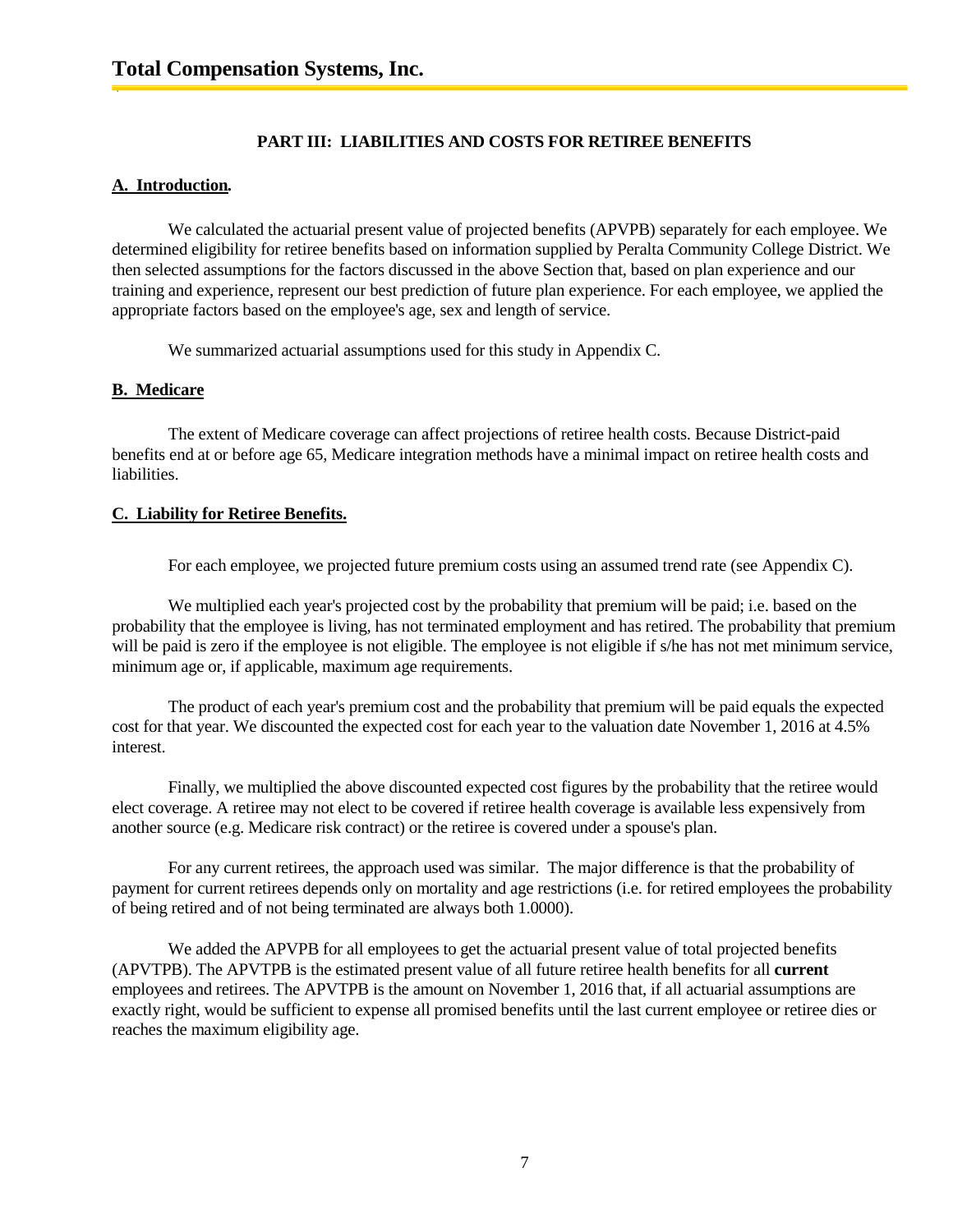## **Total Compensation Systems, Inc.**

| Actuariai I resent Value of Total I rojected Defierits at November 1, 2010 |              |                     |                   |                   |             |
|----------------------------------------------------------------------------|--------------|---------------------|-------------------|-------------------|-------------|
|                                                                            | <b>Total</b> | <b>Certificated</b> | <b>Classified</b> | <b>Management</b> | <b>SEIU</b> |
| Active: Pre-65                                                             | \$17,828,101 | \$7,998,147         | \$1,603,909       | \$2,016,665       | \$6,209,380 |
| Post- $65$                                                                 | \$0          | \$0                 | \$0               | \$0               | \$0         |
| Subtotal                                                                   | \$17,828,101 | \$7,998,147         | \$1,603,909       | \$2,016,665       | \$6,209,380 |
|                                                                            |              |                     |                   |                   |             |
| Retiree: Pre-65                                                            | \$90,328     | \$0                 | \$0               | \$90,328          | \$0         |
| Post- $65$                                                                 | \$0          | \$0                 | \$0               | \$0               | \$0         |
| Subtotal                                                                   | \$90,328     | \$0                 | \$0               | \$90,328          | \$0         |
|                                                                            |              |                     |                   |                   |             |
| <b>Grand Total</b>                                                         | \$17.918.429 | \$7,998,147         | \$1,603,909       | \$2,106,993       | \$6,209,380 |
|                                                                            |              |                     |                   |                   |             |
| Subtotal Pre-65                                                            | \$17,918,429 | \$7,998,147         | \$1,603,909       | \$2,106,993       | \$6,209,380 |
| Subtotal Post-65                                                           | \$0          | \$0                 | \$0               | \$0               | \$0         |

## **Actuarial Present Value of Total Projected Benefits at November 1, 2016**

The APVTPB should be accrued over the working lifetime of employees. At any time much of it has not been "earned" by employees. The APVTPB is used to develop expense and liability figures. To do so, the APVTFB is divided into two parts: the portions attributable to service rendered prior to the valuation date (the past service liability or actuarial accrued liability under GASB 43 and 45) and to service after the valuation date but prior to retirement (the future service liability).

The past service and future service liabilities are each funded in a different way. We will start with the future service liability which is funded by the normal cost.

#### **D. Cost to Prefund Retiree Benefits**

#### 1. Normal Cost

The average hire age for eligible employees is 39. To accrue the liability by retirement, the District would accrue the retiree liability over a period of about 22 years (assuming an average retirement age of 61). We applied an "entry age normal" actuarial cost method to determine funding rates for active employees. The table below summarizes the calculated normal cost.

|                               | <b>Total</b> | <b>Certificated</b> | <b>Classified</b> | <b>Management</b> | <b>SEIU</b> |
|-------------------------------|--------------|---------------------|-------------------|-------------------|-------------|
| # of Employees                | 499          | 201                 | 47                | 63                | 188         |
| Per Capita Normal Cost        |              |                     |                   |                   |             |
| Pre-65 Benefit                | N/A          | \$2,456             | \$2,610           | \$2,521           | \$2,128     |
| Post-65 Benefit               | N/A          | \$0                 | \$0               | \$0               | \$0         |
| <b>First Year Normal Cost</b> |              |                     |                   |                   |             |
| Pre-65 Benefit                | \$1,175,213  | \$493.656           | \$122,670         | \$158,823         | \$400,064   |
| Post-65 Benefit               | \$0          | \$0                 | \$0               | \$0               | \$0         |
| Total                         | \$1,175,213  | \$493.656           | \$122,670         | \$158,823         | \$400.064   |

#### **Normal Cost Year Beginning November 1, 2016**

Accruing retiree health benefit costs using normal costs levels out the cost of retiree health benefits over time and more fairly reflects the value of benefits "earned" each year by employees. This normal cost would increase each year based on covered payroll.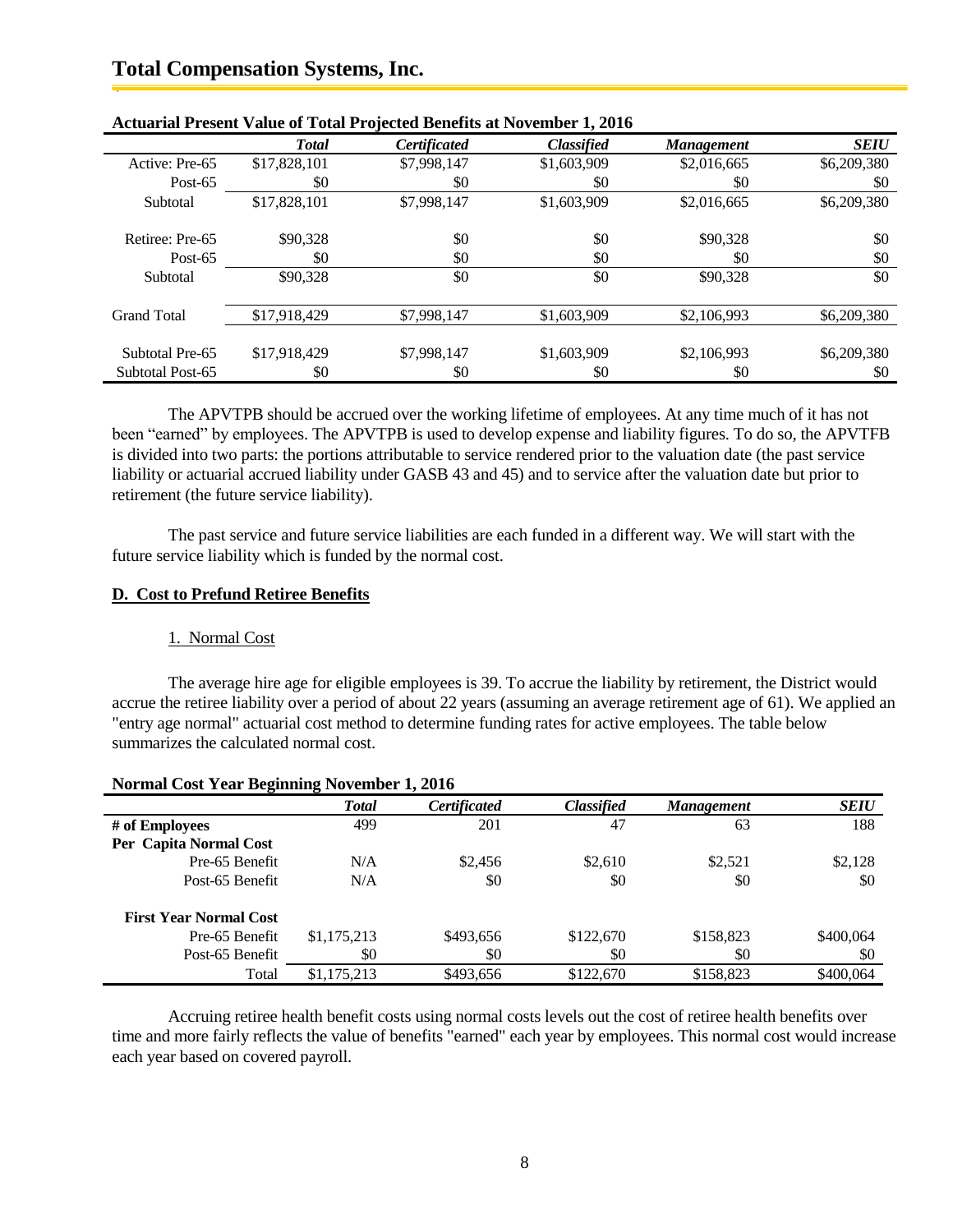## 2. Amortization of Unfunded Actuarial Accrued Liability (UAAL)

If actuarial assumptions are borne out by experience, the District will fully accrue retiree benefits by expensing an amount each year that equals the normal cost. If no accruals had taken place in the past, there would be a shortfall of many years' accruals, accumulated interest and forfeitures for terminated or deceased employees. This shortfall is called the actuarial accrued liability (AAL). We calculated the AAL as the APVTPB minus the present value of future normal costs.

The initial UAAL was amortized using level percent, closed 30 year amortization. The District can amortize the remaining or residual UAAL over many years. The table below shows the annual amount necessary to amortize the UAAL over a period of 20 years at 4.5% interest. (Thirty years is the longest amortization period allowable under GASB 43 and 45.) GASB 43 and 45 allow amortizing the UAAL using either payments that stay the same as a dollar amount, or payments that are a flat percentage of covered payroll over time. The figures below reflect level percent, open 20 year amortization.

#### **Actuarial Accrued Liability as of November 1, 2016**

|                                                               | <b>Total</b> | <b>Certificated</b> | <b>Classified</b> | <b>Management</b> | <b>SEIU</b> |
|---------------------------------------------------------------|--------------|---------------------|-------------------|-------------------|-------------|
| Active: Pre-65                                                | \$6,264,683  | \$2,842,470         | \$567,179         | \$576,127         | \$2,278,907 |
| Post- $65$                                                    | \$0          | \$0                 | \$0               | \$0               | \$0         |
| Subtotal                                                      | \$6,264,683  | \$2,842,470         | \$567,179         | \$576,127         | \$2,278,907 |
| Retiree: Pre-65                                               | \$90,328     | \$0                 | \$0               | \$90,328          | \$0         |
| Post- $65$                                                    | \$0          | \$0                 | \$0               | \$0               | \$0         |
| Subtotal                                                      | \$90,328     | \$0                 | \$0               | \$90,328          | \$0         |
| Subtot Pre-65                                                 | \$6,355,011  | \$2,842,470         | \$567,179         | \$666,455         | \$2,278,907 |
| Subtot Post-65                                                | \$0          | \$0                 | \$0               | \$0               | \$0         |
| <b>Grand Total</b>                                            | \$6,355,011  | \$2,842,470         | \$567,179         | \$666,455         | \$2,278,907 |
| Unamortized Initial UAAL                                      | \$0          |                     |                   |                   |             |
| Plan assets at $10/31/16$                                     | \$0          |                     |                   |                   |             |
| <b>Residual UAAL</b>                                          | \$6,355,011  |                     |                   |                   |             |
| <b>Residual UAAL Amortization</b><br>at $4.5\%$ over 20 Years | \$377,608    |                     |                   |                   |             |

#### 3. Annual Required Contributions (ARC)

If the District determines retiree health plan expenses in accordance with GASB 43 and 45, costs include both normal cost and one or more components of UAAL amortization costs. The sum of normal cost and UAAL amortization costs is called the Annual Required Contribution (ARC) and is shown below.

#### **Annual Required Contribution (ARC) Year Beginning November 1, 2016**

|                            | <b>Total</b> |
|----------------------------|--------------|
| Normal Cost                | \$1,175,213  |
| Initial UAAL Amortization  | \$0          |
| Residual UAAL Amortization | \$377,608    |
| ARC                        | \$1,552,821  |

The normal cost remains as long as there are active employees who may some day qualify for District-paid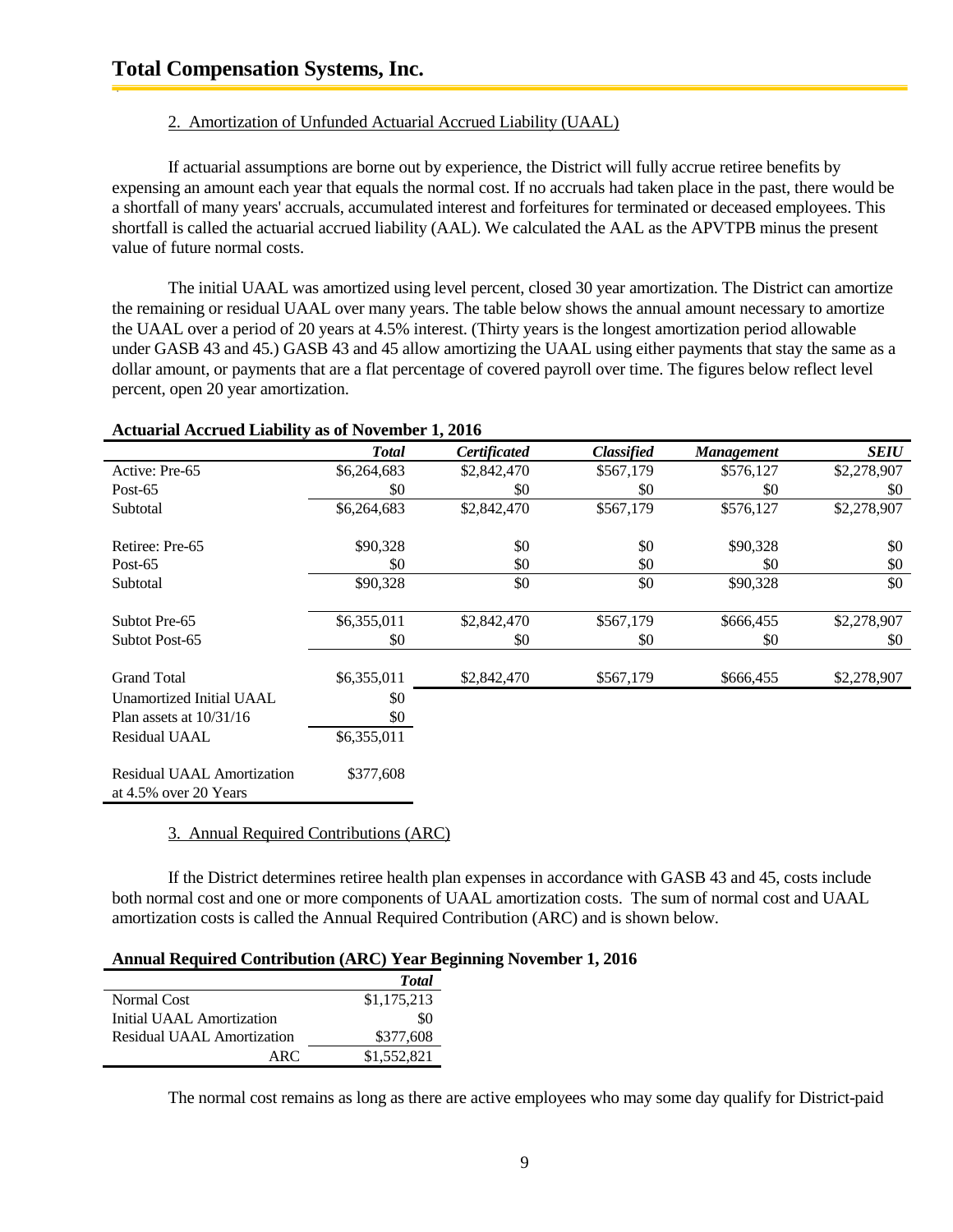retiree health benefits. This normal cost would increase each year based on covered payroll.

## 4. Other Components of Annual OPEB Cost (AOC)

Expense and liability amounts may include more components of cost than the normal cost plus amortization of the UAAL. This applies to employers that don't fully fund the Annual Required Contribution (ARC) through an irrevocable trust.

- The annual OPEB cost (AOC) includes assumed interest on the net OPEB obligation (NOO). The annual OPEB cost also includes an amortization adjustment for the net OPEB obligation. (It should be noted that there is no NOO if the ARC is fully funded through a qualifying "plan".)
- $\triangleright$  The net OPEB obligation equals the accumulated differences between the (AOC) and qualifying "plan" contributions.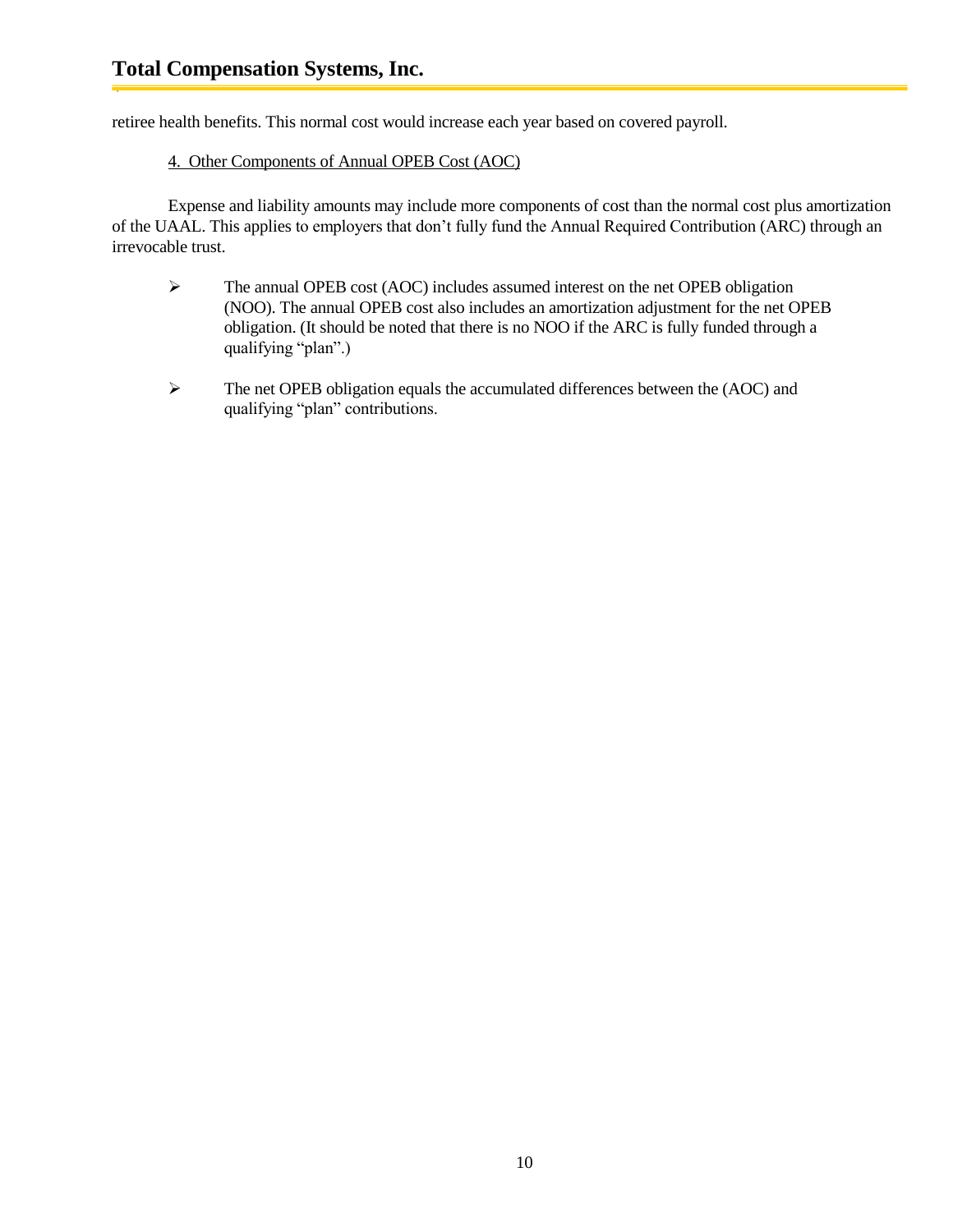## **PART IV: "PAY AS YOU GO" FUNDING OF RETIREE BENEFITS**

We used the actuarial assumptions shown in Appendix C to project ten year cash flow under the retiree health program. Because these cash flow estimates reflect average assumptions applied to a relatively small number of employees, estimates for individual years are **certain** to be *in*accurate. However, these estimates show the size of cash outflow.

The following table shows a projection of annual amounts needed to pay the District share of retiree health premiums.

| <b>Year Beginning</b> |              |                     |                   |                   |             |
|-----------------------|--------------|---------------------|-------------------|-------------------|-------------|
| November 1            | <b>Total</b> | <b>Certificated</b> | <b>Classified</b> | <b>Management</b> | <b>SEIU</b> |
| 2016                  | \$44,043     | \$9,897             | \$5,611           | \$17,884          | \$10,651    |
| 2017                  | \$73,232     | \$19,795            | \$11,222          | \$20,913          | \$21,302    |
| 2018                  | \$159,417    | \$50,529            | \$26,469          | \$30,222          | \$52,197    |
| 2019                  | \$253,447    | \$79,085            | \$43,221          | \$46,113          | \$85,028    |
| 2020                  | \$340,662    | \$103,814           | \$52,870          | \$60,030          | \$123,948   |
| 2021                  | \$437,856    | \$134,910           | \$72,574          | \$80,289          | \$150,083   |
| 2022                  | \$478,633    | \$155,796           | \$62,542          | \$93,210          | \$167,085   |
| 2023                  | \$591,670    | \$174,504           | \$92,806          | \$119,441         | \$204.919   |
| 2024                  | \$750.319    | \$228,634           | \$114,744         | \$149,453         | \$257,488   |
| 2025                  | \$866,806    | \$272,986           | \$156,367         | \$148,824         | \$288,629   |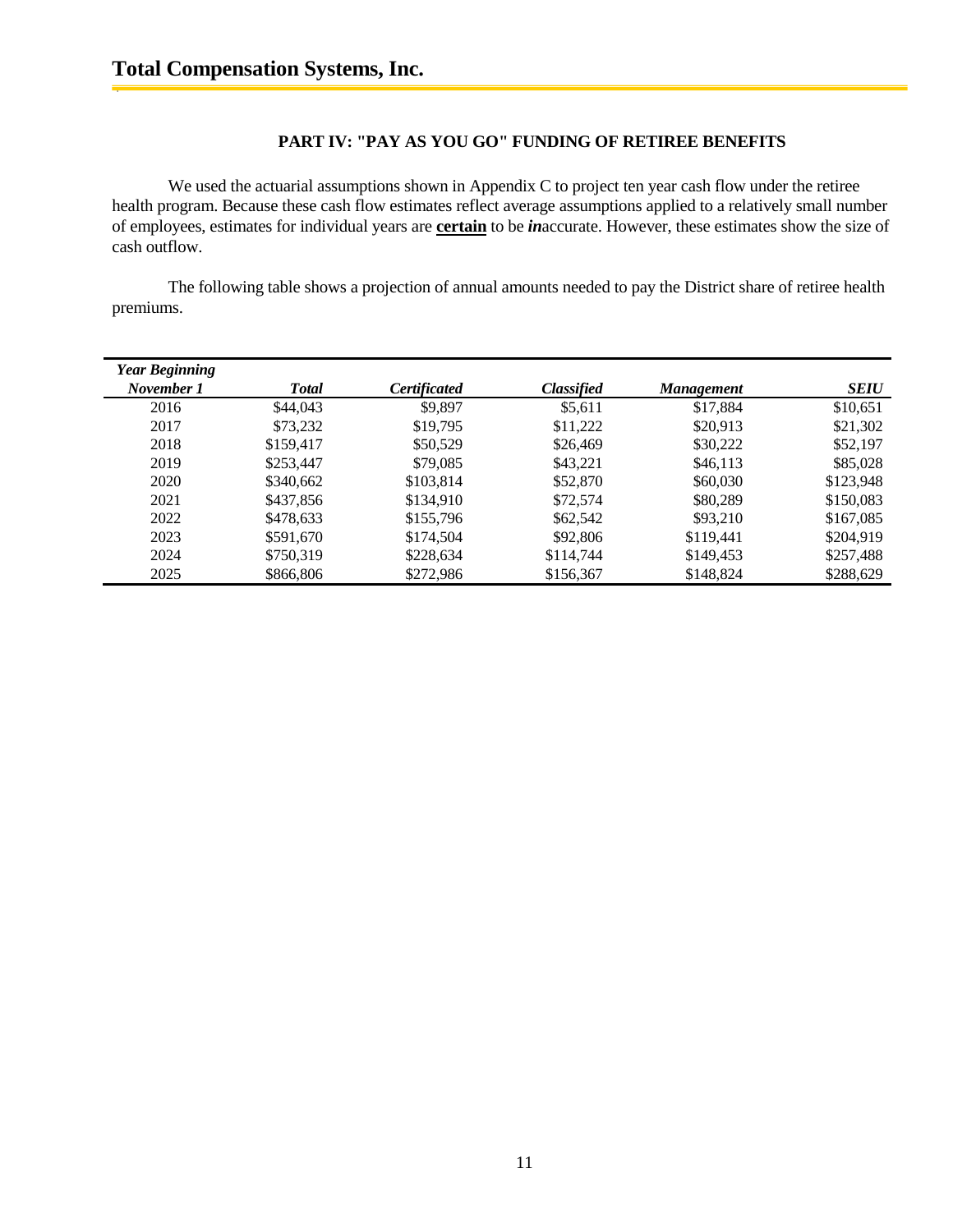## **PART V: RECOMMENDATIONS FOR FUTURE VALUATIONS**

To effectively manage benefit costs, an employer must periodically examine the existing liability for retiree benefits as well as future annual expected premium costs. GASB 43/45 require biennial valuations. In addition, a valuation should be conducted whenever plan changes, changes in actuarial assumptions or other employer actions are likely to cause a material change in accrual costs and/or liabilities.

Following are examples of actions that could trigger a new valuation.

- $\triangleright$  An employer should perform a valuation whenever the employer considers or puts in place an early retirement incentive program.
- $\triangleright$  An employer should perform a valuation whenever the employer adopts a retiree benefit plan for some or all employees.
- $\triangleright$  An employer should perform a valuation whenever the employer considers or implements changes to retiree benefit provisions or eligibility requirements.
- An employer should perform a valuation whenever the employer introduces or changes retiree contributions.

We recommend Peralta Community College District take the following actions to ease future valuations.

 $\triangleright$  We have used our training, experience and information available to us to establish the actuarial assumptions used in this valuation. We have no information to indicate that any of the assumptions do not reasonably reflect future plan experience. However, the District should review the actuarial assumptions in Appendix C carefully. If the District has any reason to believe that any of these assumptions do not reasonably represent the expected future experience of the retiree health plan, the District should engage in discussions or perform analyses to determine the best estimate of the assumption in question.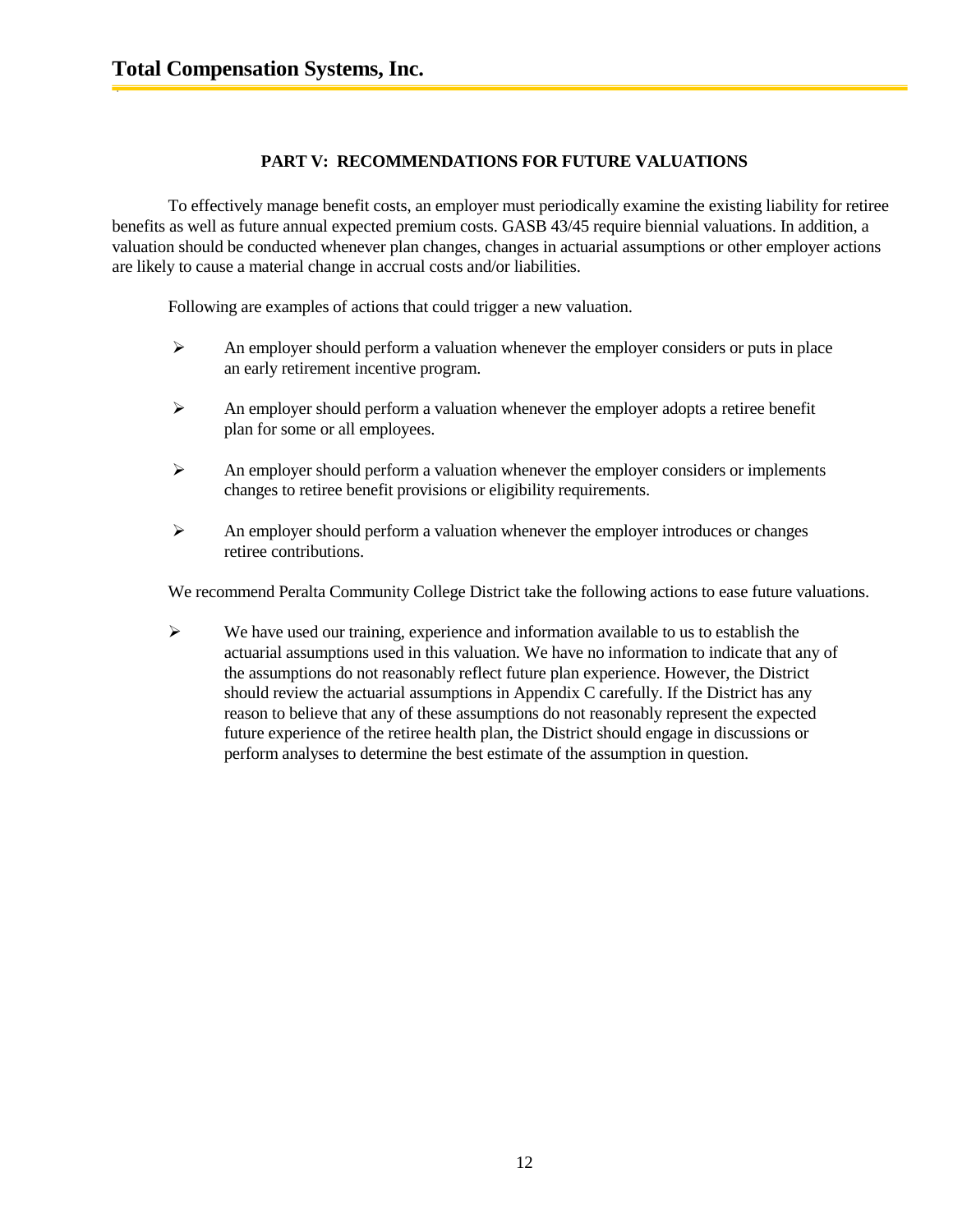## **PART VI: APPENDICES**

## **APPENDIX A: MATERIALS USED FOR THIS STUDY**

We relied on the following materials to complete this study.

- We used paper reports and digital files containing employee demographic data from the District personnel records.
- We used relevant sections of collective bargaining agreements provided by the District.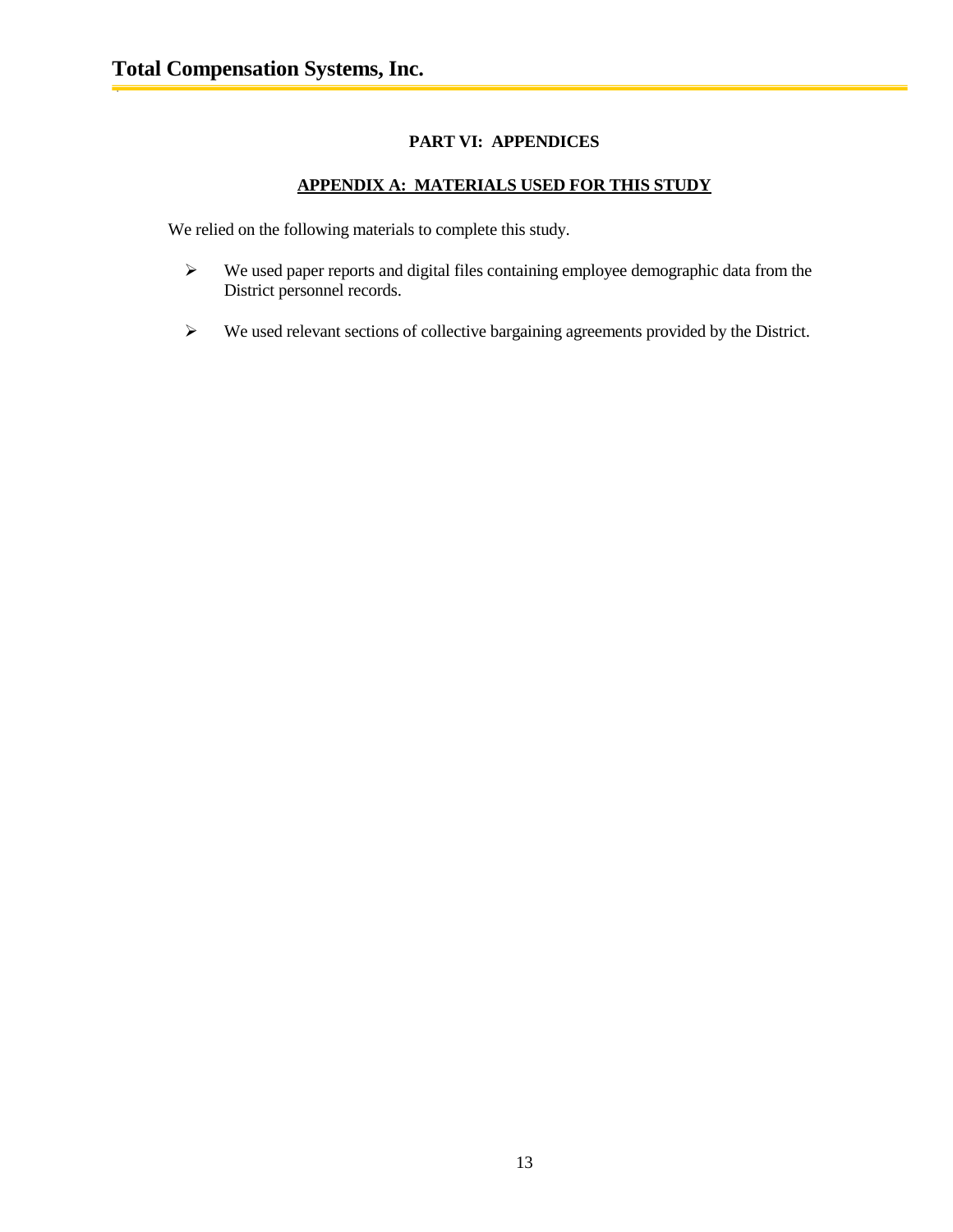## **APPENDIX B: EFFECT OF ASSUMPTIONS USED IN CALCULATIONS**

While we believe the estimates in this study are reasonable overall, it was necessary for us to use assumptions which inevitably introduce errors. We believe that the errors caused by our assumptions will not materially affect study results. If the District wants more refined estimates for decision-making, we recommend additional investigation. Following is a brief summary of the impact of some of the more critical assumptions.

- 1. Where actuarial assumptions differ from expected experience, our estimates could be overstated or understated. One of the most critical assumptions is the medical trend rate. The District may want to commission further study to assess the sensitivity of liability estimates to our medical trend assumptions. For example, it may be helpful to know how liabilities would be affected by using a trend factor 1% higher than what was used in this study. There is an additional fee required to calculate the impact of alternative trend assumptions.
- 2. We used an "entry age normal" actuarial cost method to estimate the actuarial accrued liability and normal cost. GASB allows this as one of several permissible methods under GASB45. Using a different cost method could result in a somewhat different recognition pattern of costs and liabilities.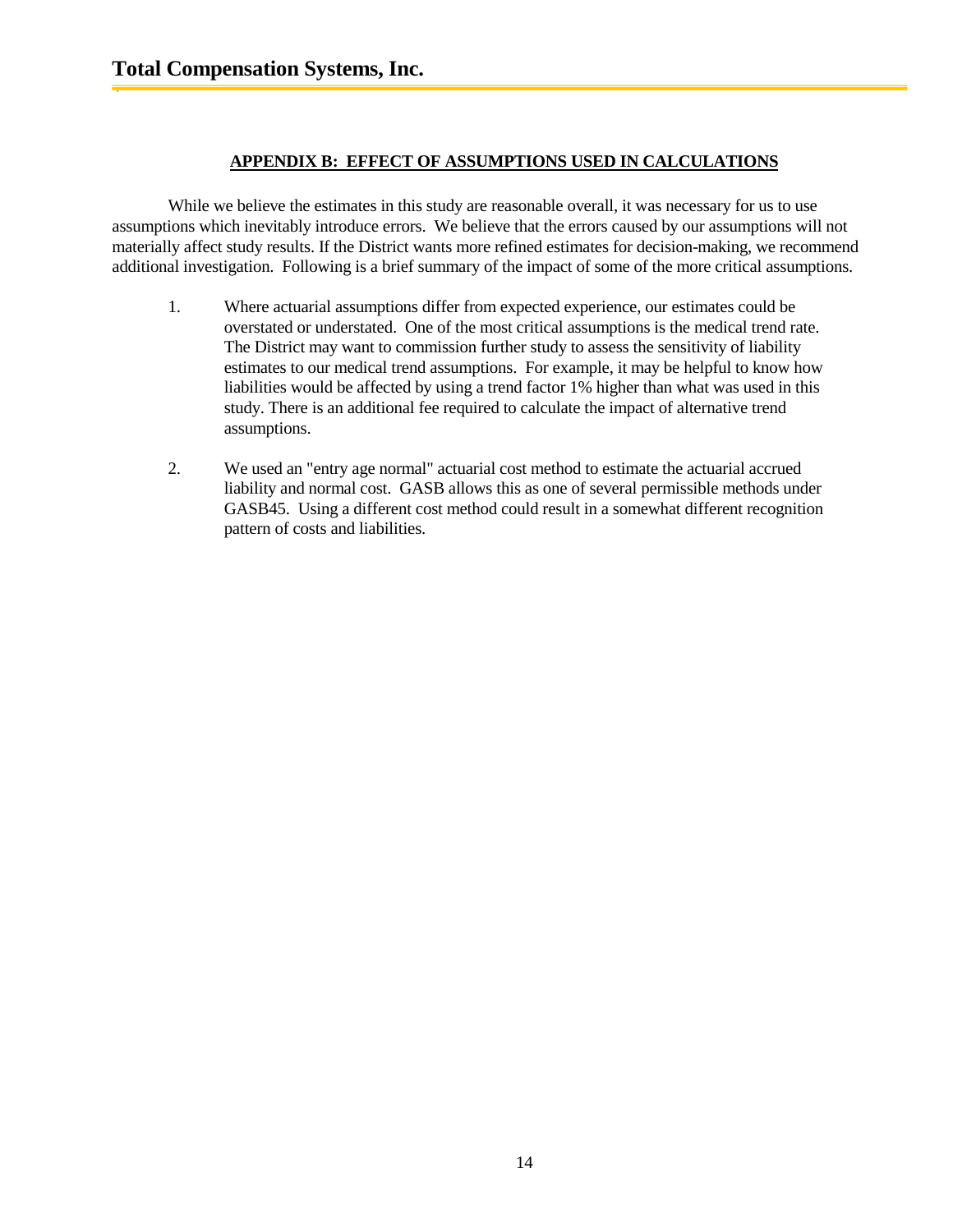## **APPENDIX C: ACTUARIAL ASSUMPTIONS AND METHODS**

Following is a summary of actuarial assumptions and methods used in this study. The District should carefully review these assumptions and methods to make sure they reflect the District's assessment of its underlying experience. It is important for Peralta Community College District to understand that the appropriateness of all selected actuarial assumptions and methods are Peralta Community College District's responsibility. Unless otherwise disclosed in this report, TCS believes that all methods and assumptions are within a reasonable range based on the provisions of GASB 43 and 45, applicable actuarial standards of practice, Peralta Community College District's actual historical experience, and TCS's judgment based on experience and training.

## **ACTUARIAL METHODS AND ASSUMPTIONS:**

*ACTUARIAL COST METHOD:* Entry age normal. The allocation of OPEB cost is based on years of service. We used the level percentage of payroll method to allocate OPEB cost over years of service.

> Entry age is based on the age at hire for eligible employees. The attribution period is determined as the difference between the expected retirement age and the age at hire. The present value of future benefits and present value of future normal costs are determined on an employee by employee basis and then aggregated.

> To the extent that different benefit formulas apply to different employees of the same class, the normal cost is based on the benefit plan applicable to the most recently hired employees (including future hires if a new benefit formula has been agreed to and communicated to employees).

*AMORTIZATION METHODS:* We used a level percent, closed 30 year amortization period for the initial UAAL. We used a level percent, open 20 year amortization period for any residual UAAL.

*SUBSTANTIVE PLAN:* As required under GASB 43 and 45, we based the valuation on the substantive plan. The formulation of the substantive plan was based on a review of written plan documents as well as historical information provided by Peralta Community College District regarding practices with respect to employer and employee contributions and other relevant factors.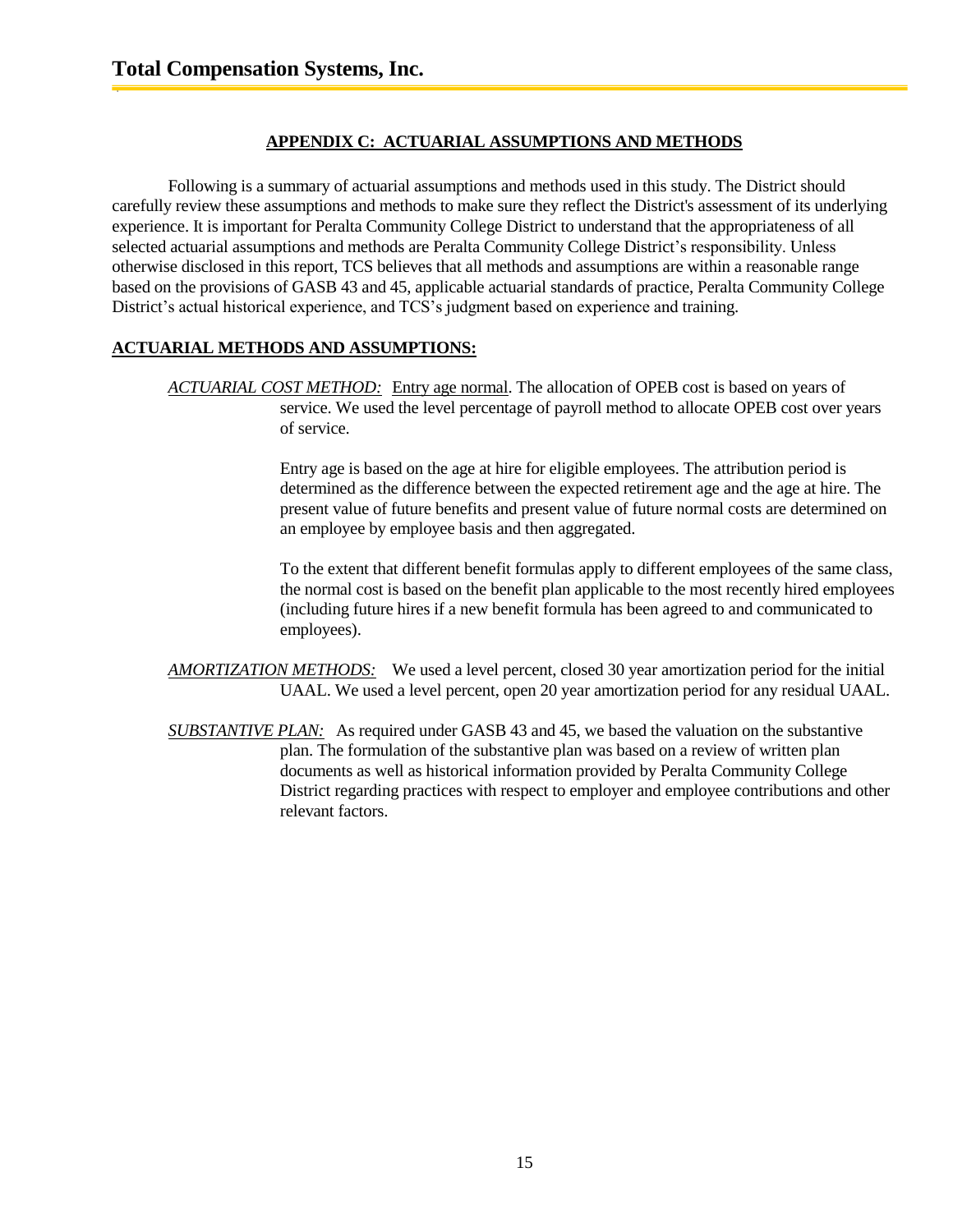## **ECONOMIC ASSUMPTIONS:**

Economic assumptions are set under the guidance of Actuarial Standard of Practice 27 (ASOP 27). Among other things, ASOP 27 provides that economic assumptions should reflect a consistent underlying rate of general inflation. For that reason, we show our assumed long-term inflation rate below.

*INFLATION*: We assumed 2.75% per year.

- *INVESTMENT RETURN / DISCOUNT RATE*: We assumed 4.5% per year. This is based on assumed longterm return on employer assets.. We used the "Building Block Method" as described in ASOP 27 Paragraph 3.6.2. Our assessment of long-term returns for employer assets is based on long-term historical returns for surplus funds invested pursuant to California Government Code Sections 53601 et seq.
- *TREND:* We assumed 4% per year. Our long-term trend assumption is based on the conclusion that, while medical trend will continue to be cyclical, the average increase over time cannot continue to outstrip general inflation by a wide margin. Trend increases in excess of general inflation result in dramatic increases in unemployment, the number of uninsured and the number of underinsured. These effects are nearing a tipping point which will inevitably result in fundamental changes in health care finance and/or delivery which will bring increases in health care costs more closely in line with general inflation. We do not believe it is reasonable to project historical trend vs. inflation differences several decades into the future.
- *PAYROLL INCREASE*: We assumed 2.75% per year. This assumption applies only to the extent that either or both of the normal cost and/or UAAL amortization use the level percentage of payroll method. For purposes of applying the level percentage of payroll method, payroll increase must not assume any increases in staff or merit increases.

*ACTUARIAL VALUE OF PLAN ASSETS (AVA):* There were no plan assets on the valuation date.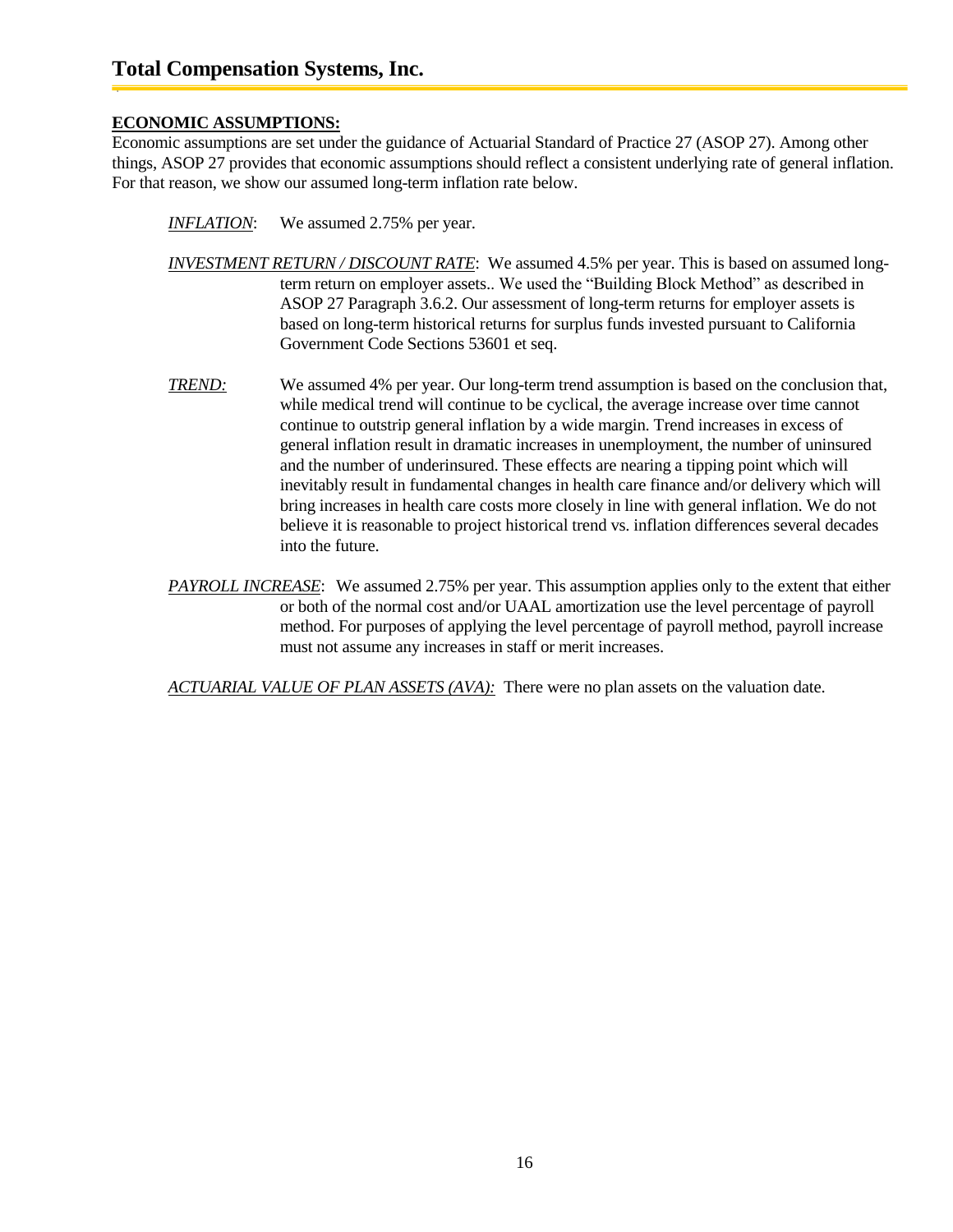## **NON-ECONOMIC ASSUMPTIONS:**

Economic assumptions are set under the guidance of Actuarial Standard of Practice 35 (ASOP 35).

#### *MORTALITY*

| <b>Employee Type</b> | <b>Mortality Tables</b>                                   |
|----------------------|-----------------------------------------------------------|
| <b>Certificated</b>  | 2009 CalSTRS Mortality                                    |
| <b>Tlassified</b>    | 2014 CalPERS Active Mortality for Miscellaneous Employees |

#### *RETIREMENT RATES*

| <b>Employee Type</b> | <b>Retirement Rate Tables</b> |
|----------------------|-------------------------------|
| Certificated         | 2009 CalSTRS Retirement Rates |
| Classified           |                               |
| Management           |                               |
| <b>SEIU</b>          |                               |

#### *VESTING RATES*

| <b>Employee Type</b> | <b>Vesting Rate Tables</b>  |
|----------------------|-----------------------------|
| Certificated         | 100% at 10 Years of Service |
| <b>Classified</b>    | 100% at 10 Years of Service |

#### *COSTS FOR RETIREE COVERAGE*

Retiree liabilities are based on actual retiree claim costs and age-adjusted premium. Liabilities for active participants are based on the first year costs shown below. Subsequent years' costs are based on first year costs adjusted for trend and limited by any District contribution caps.

| <b>Employee Type</b> | <b>Future Retirees Pre-65</b> | <b>Future Retirees Post-65</b> |  |
|----------------------|-------------------------------|--------------------------------|--|
| Certificated         | \$15,404                      |                                |  |
| Classified           | \$15,404                      |                                |  |
| Management           | \$15,404                      |                                |  |
| <b>SEIU</b>          | \$15.404                      |                                |  |

#### *PARTICIPATION RATES*

| <b>Employee Type</b> | $\leq$ 65 Non-Medicare Participation % | $65+$ Medicare Participation % |
|----------------------|----------------------------------------|--------------------------------|
| Certificated         | 100%                                   |                                |
| Classified           | 100%                                   |                                |

## *TURNOVER*

| <b>Employee Type</b> | <b>Turnover Rate Tables</b>                         |
|----------------------|-----------------------------------------------------|
| <b>Certificated</b>  | 2009 CalSTRS Termination Rates                      |
| <b>Tlassified</b>    | 2009 CalPERS Termination Rates for School Employees |

## *SPOUSE PREVALENCE*

To the extent not provided and when needed to calculate benefit liabilities, 80% of retirees assumed to be married at retirement. After retirement, the percentage married is adjusted to reflect mortality.

#### *SPOUSE AGES*

To the extent spouse dates of birth are not provided and when needed to calculate benefit liabilities, female spouse assumed to be three years younger than male.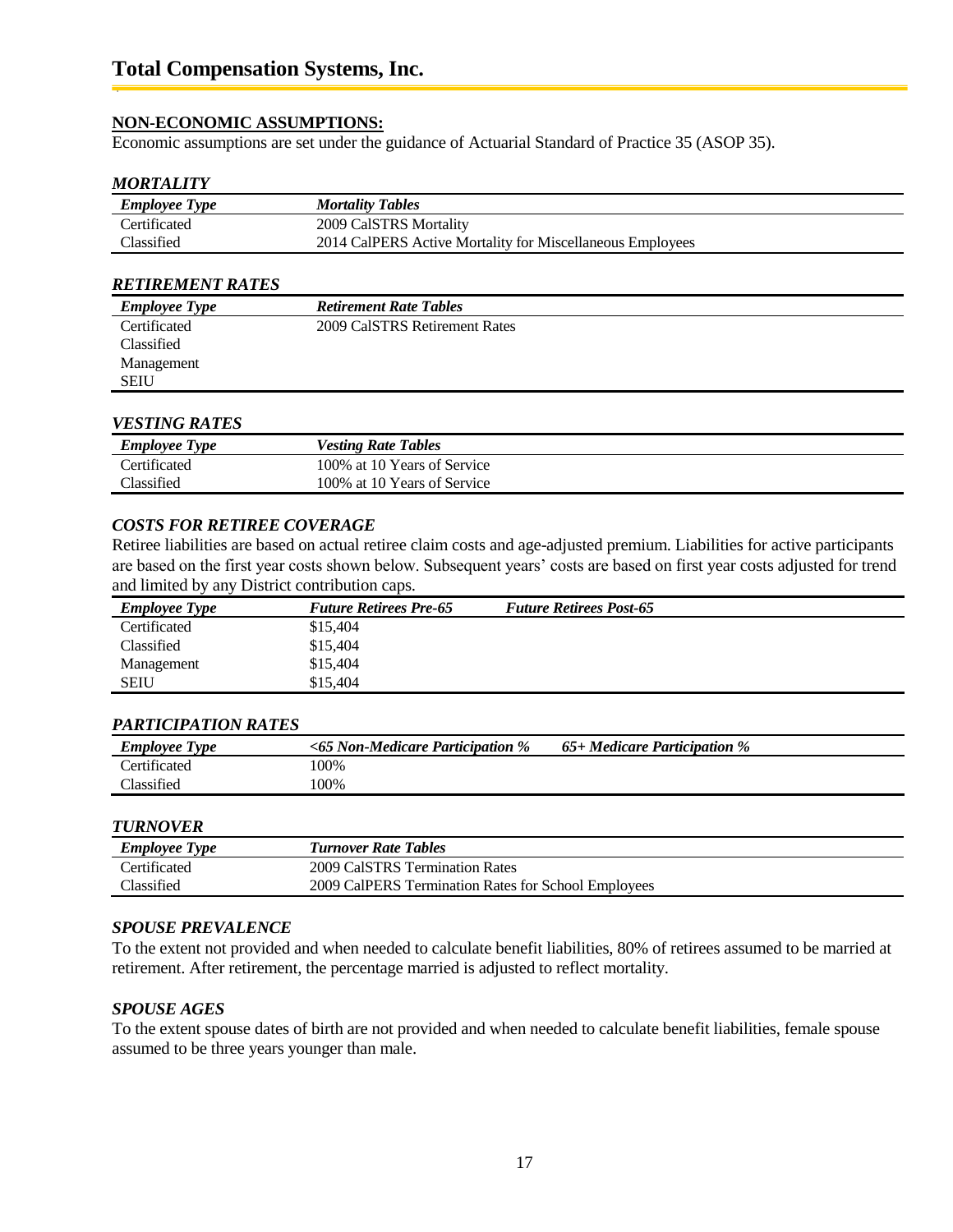## **APPENDIX D: DISTRIBUTION OF ELIGIBLE PARTICIPANTS BY AGE**

## **ELIGIBLE ACTIVE EMPLOYEES**

| Age          | <b>Total</b> | Certificated | <b>Classified</b> | <b>Management</b> | <b>SEIU</b> |
|--------------|--------------|--------------|-------------------|-------------------|-------------|
| Under 25     |              |              |                   |                   |             |
| $25-29$      | 30           |              |                   |                   | 23          |
| $30 - 34$    | 59           | 27           |                   |                   | 23          |
| 35-39        | 82           | 40           |                   |                   | 27          |
| 40-44        | 86           | 29           |                   |                   | 38          |
| 45-49        | 80           | 37           |                   |                   | 27          |
| 50-54        | 87           | 31           |                   | 16                | 25          |
| 55-59        | 53           | 21           |                   |                   | 19          |
| 60-64        |              |              |                   |                   |             |
| 65 and older |              |              |                   |                   |             |
| Total        | 499          | 201          | 47                | 63                | 188         |

## **ELIGIBLE RETIREES**

| Age          | <b>Total</b> | Certificated | <b>Classified</b> | <b>Management</b> | <b>SEIU</b> |
|--------------|--------------|--------------|-------------------|-------------------|-------------|
| Under 50     |              |              |                   |                   |             |
| 50-54        |              |              |                   |                   |             |
| 55-59        |              |              |                   |                   |             |
| 60-64        |              |              |                   |                   |             |
| 65-69        |              |              |                   |                   |             |
| 70-74        |              |              |                   |                   |             |
| 75-79        |              |              |                   |                   |             |
| 80-84        |              |              |                   |                   |             |
| 85-89        |              |              |                   |                   |             |
| 90 and older |              |              |                   |                   |             |
| Total        |              |              |                   |                   |             |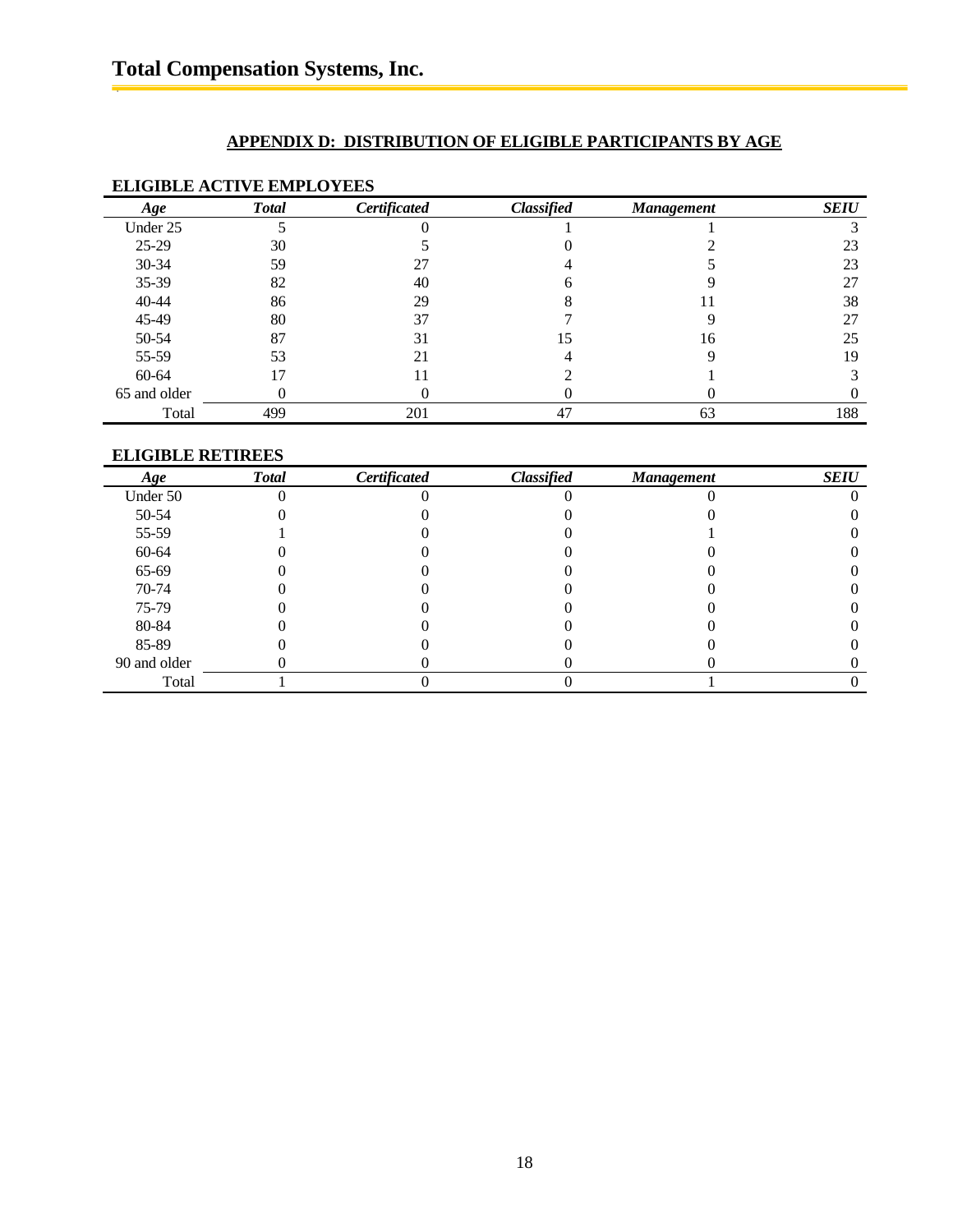## **APPENDIX E: CALCULATION OF GASB 43/45 ACCOUNTING ENTRIES**

This report is to be used to calculate accounting entries rather than to provide the dollar amount of accounting entries. How the report is to be used to calculate accounting entries depends on several factors. Among them are:

- 1) The amount of prior accounting entries;
- 2) Whether individual components of the ARC are calculated as a level dollar amount or as a level percentage of payroll;
- 3) Whether the employer using a level percentage of payroll method elects to use for this purpose projected payroll, budgeted payroll or actual payroll;
- 4) Whether the employer chooses to adjust the numbers in the report to reflect the difference between the valuation date and the first fiscal year for which the numbers will be used.

To the extent the level percentage of payroll method is used, the employer should adjust the numbers in this report as appropriate to reflect the change in OPEB covered payroll. It should be noted that OPEB covered payroll should only reflect types of pay generating pension credits for plan participants. Please note that plan participants do not necessarily include all active employees eligible for health benefits for several reasons. Following are examples.

- 1) The number of hours worked or other eligibility criteria may differ for OPEB compared to active health benefits;
- 2) There may be active employees over the maximum age OPEB are paid through. For example, if an OPEB plan pays benefits only to Medicare age, any active employees currently over Medicare age are not plan participants;
- 3) Employees hired at an age where they will exceed the maximum age for benefits when the service requirement is met are also not plan participants.

Finally, GASB 43 and 45 require reporting covered payroll in RSI schedules regardless of whether any ARC component is based on the level percentage of payroll method. This report does not provide, nor should the actuary be relied on to report covered payroll.

GASB 45 Paragraph 26 specifies that the items presented as RSI "should be calculated in accordance with the parameters." The RSI items refer to Paragraph 25.c which includes annual covered payroll. Footnote 3 provides that when the ARC is based on covered payroll, the payroll measure may be the projected payroll, budgeted payroll or actual payroll. Footnote 3 further provides that comparisons between the ARC and contributions should be based on the same measure of covered payroll.

At the time the valuation is being done, the actuary may not know which payroll method will be used for reporting purposes. The actuary may not even know for which period the valuation will be used to determine the ARC. Furthermore, the actuary doesn't know if the client will make adjustments to the ARC in order to use it for the first year of the biennial or triennial period. (GASB 45 is silent on this.) Even if the actuary were to know all of these things, it would be a rare situation that would result in knowing the appropriate covered payroll number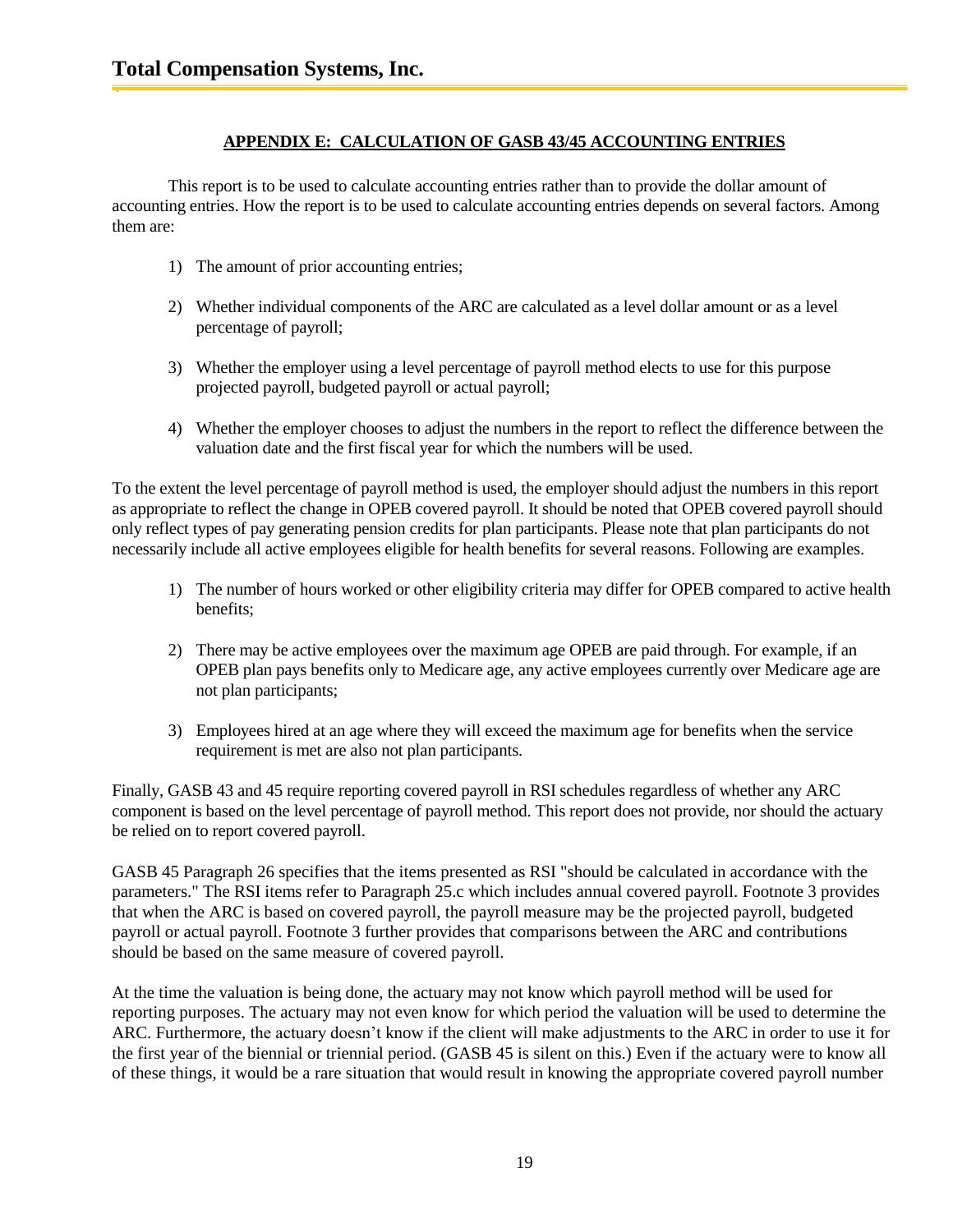to report. For example, if the employer uses actual payroll, that number would not be known at the time the valuation is done.

As a result, we believe the proper approach is to report the ARC components as a dollar amount. It is the client's responsibility to turn this number into a percentage of payroll factor by using the dollar amount of the ARC (adjusted, if desired) as a numerator and then calculating the appropriate amount of the denominator based on the payroll determination method elected by the client for the appropriate fiscal year.

If we have been provided with payroll information, we are happy to use that information to help the employer develop an estimate of covered payroll for reporting purposes. However, the validity of the covered payroll remains the employer's responsibility even if TCS assists the employer in calculating it.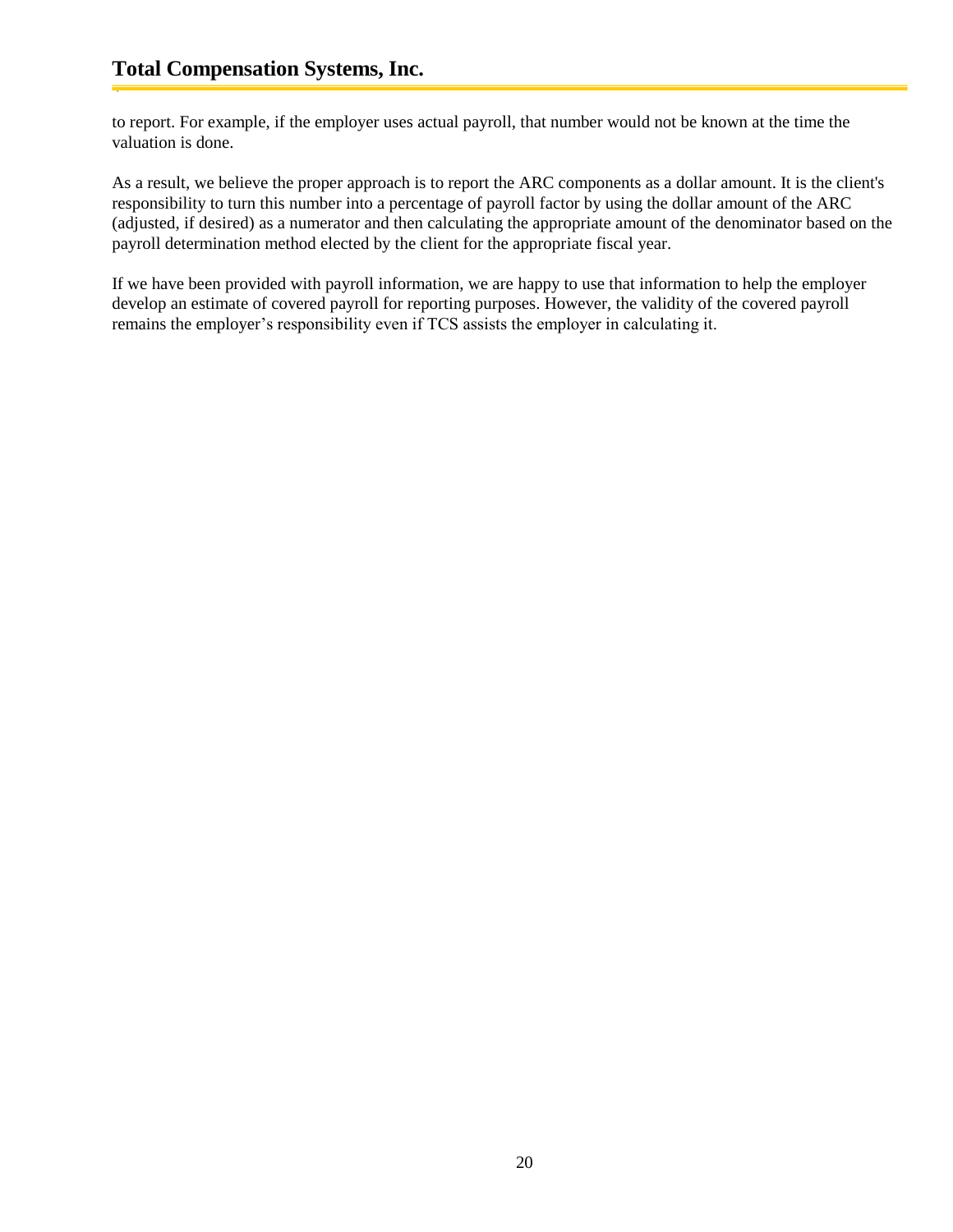## **APPENDIX F: GLOSSARY OF RETIREE HEALTH VALUATION TERMS**

Note: The following definitions are intended to help a *non*-actuary understand concepts related to retiree health valuations. Therefore, the definitions may not be actuarially accurate.

| <b>Actuarial Accrued Liability:</b>                            | The amount of the actuarial present value of total projected benefits attributable to<br>employees' past service based on the actuarial cost method used.                                                                                                               |
|----------------------------------------------------------------|-------------------------------------------------------------------------------------------------------------------------------------------------------------------------------------------------------------------------------------------------------------------------|
| <b>Actuarial Cost Method:</b>                                  | A mathematical model for allocating OPEB costs by year of service.                                                                                                                                                                                                      |
| <b>Actuarial Present Value of Total</b><br>Projected Benefits: | The projected amount of all OPEB benefits to be paid to current and future retirees<br>discounted back to the valuation date.                                                                                                                                           |
| <b>Actuarial Value of Assets:</b>                              | Market-related value of assets which may include an unbiased formula for<br>smoothing cyclical fluctuations in asset values.                                                                                                                                            |
| <b>Annual OPEB Cost:</b>                                       | This is the amount employers must recognize as an expense each year. The annual<br>OPEB expense is equal to the Annual Required Contribution plus interest on the<br>Net OPEB obligation minus an adjustment to reflect the amortization of the net<br>OPEB obligation. |
| <b>Annual Required Contribution:</b>                           | The sum of the normal cost and an amount to amortize the unfunded actuarial<br>accrued liability. This is the basis of the annual OPEB cost and net OPEB<br>obligation.                                                                                                 |
| <b>Closed Amortization Period:</b>                             | An amortization approach where the original ending date for the amortization<br>period remains the same. This would be similar to a conventional, 30-year<br>mortgage, for example.                                                                                     |
| Discount Rate:                                                 | Assumed investment return net of all investment expenses. Generally, a higher<br>assumed interest rate leads to lower normal costs and actuarial accrued liability.                                                                                                     |
| <b>Implicit Rate Subsidy:</b>                                  | The estimated amount by which retiree rates are understated in situations where,<br>for rating purposes, retirees are combined with active employees.                                                                                                                   |
| <b>Mortality Rate:</b>                                         | Assumed proportion of people who die each year. Mortality rates always vary by<br>age and often by sex. A mortality table should always be selected that is based on<br>a similar "population" to the one being studied.                                                |
| <b>Net OPEB Obligation:</b>                                    | The accumulated difference between the annual OPEB cost and amounts<br>contributed to an irrevocable trust exclusively providing retiree OPEB benefits and<br>protected from creditors.                                                                                 |
| Normal Cost:                                                   | The dollar value of the "earned" portion of retiree health benefits if retiree health<br>benefits are to be fully accrued at retirement.                                                                                                                                |